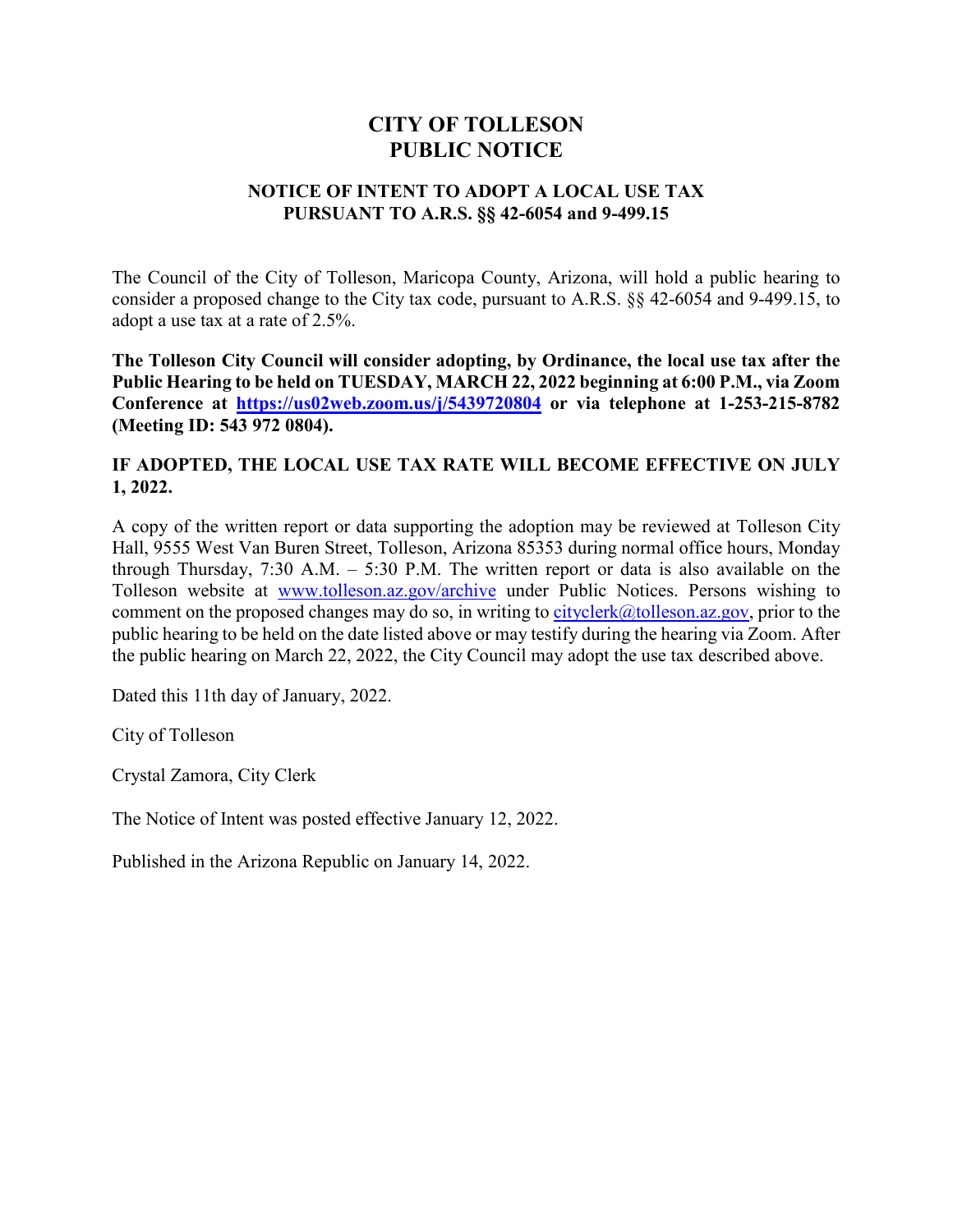## NOTICE OF INTENT TO ADOPT A LOCAL USE TAX Supporting Report

The City Council of the City of Tolleson, Arizona will hold a public hearing to consider a proposed change to the City of Tolleson Tax code pursuant to A.R.S. 42-6054. The proposed charge will adopt a City of Tolleson Use Tax in the amount of 2.5% for Use Tax Purchases, 2% for Use Tax Purchase (single item portion over \$5,000) and 2.5% Use Tax from inventory. This will complement the City's current Retail Sales Tax. Use tax applies to purchases of goods from outside of the State of Arizona for storage, use or consumption in Arizona on which no sales tax has been paid.

The City of Tolleson is adopting the Use Tax to create a mechanism for taxing property that cannot be taxed using a local sales tax since the purchase was made outside the boundaries of the municipality where the personal property is used. This will create parity between in-state and out-of-state vendors and will become effective on and after July 1, 2022.

The State of Arizona use tax rate is 5.6%. The City of Tolleson's new use tax will be the same rate as the City's sales tax.

- 1. Use Tax Purchases 2.5%
- 2. Use Tax Purchase (Single item portion over \$5,000) 2%
- 3. Use Tax from Inventory 2.5%

The new total use tax (State and City of Tolleson) will be:

- 1. Use Tax Purchases (5.6% + 2.5%) = 8.1%
- 2. Use Tax Purchase (Single item portion over \$5,000)- (5.6% + 2%) =7.6%
- 3. Use Tax from Inventory  $(5.6\% + 2.5\%) = 8.1\%$

The City does not know all the sources of purchases outside the municipality so cannot project the revenue impact but the goal is to create parity between in-state and out-ofstate vendors.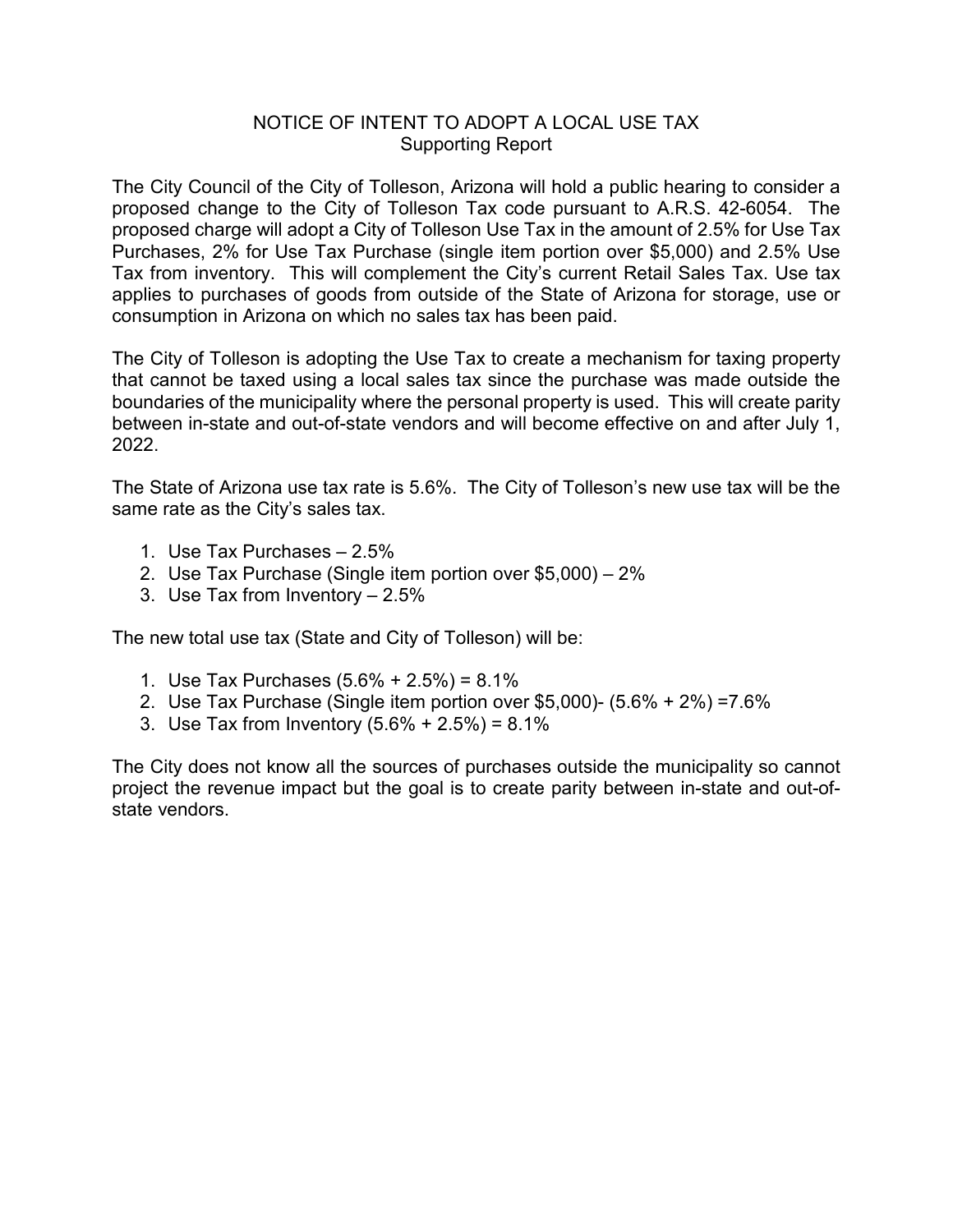#### **ORDINANCE NO. 601 N.S.**

### **AN ORDINANCE OF THE CITY OF TOLLESON, ARIZONA, AMENDING THE CITY TAX CODE TO ADOPT A LOCAL USE TAX BY DESELECTING MODEL OPTION #15 AND ADOPTING LOCAL OPTION #JJ; PROVIDING FOR SEVERABILITY; AND DESIGNATING AN EFFECTIVE DATE.**

#### **BE IT ORDAINED BY THE MAYOR AND COUNCIL OF THE CITY OF TOLLESON, ARIZONA**, as follows:

Section 1. The selection of Model Option #15 of the Model City Tax Code is hereby withdrawn and the City Use Tax is established at a tax rate of two and one-half percent (2.5%), and at a tax rate of two percent (2%) on that portion of the purchase price of a single item that exceeds \$5,000.00.

Section 2. Local Option #JJ of the Model City Tax Code is hereby selected, exempting purchases by the City from the City Use Tax to preclude unnecessary internal transfers of funds.

Section 3. That certain document known as "The 2022 Use Tax Amendment to the Tax Code of the City of Tolleson", three copies of which are on file in the office of the City Clerk of the City of Tolleson, Arizona, which document was made a public record by Resolution No. 2482 of the City of Tolleson, Arizona, is hereby referred to, adopted and made a part hereof as if fully set out in this ordinance.

Section 4. If any section, subsection, sentence, clause, phrase or portion of this ordinance or any part of these amendments to the tax code adopted herein by reference is for any reason held to be invalid or unconstitutional by the decision of any court of competent jurisdiction, such decision shall not affect the validity of the remaining portions thereof.

Section 5. The City Clerk is hereby directed to publish this ordinance upon adoption as required by A.R.S. 9-812 and A.R.S. 9-813.

Section 6. The provisions of this ordinance shall become effective on and after July 1, 2022.

[SIGNATURES ON FOLLOWING PAGE]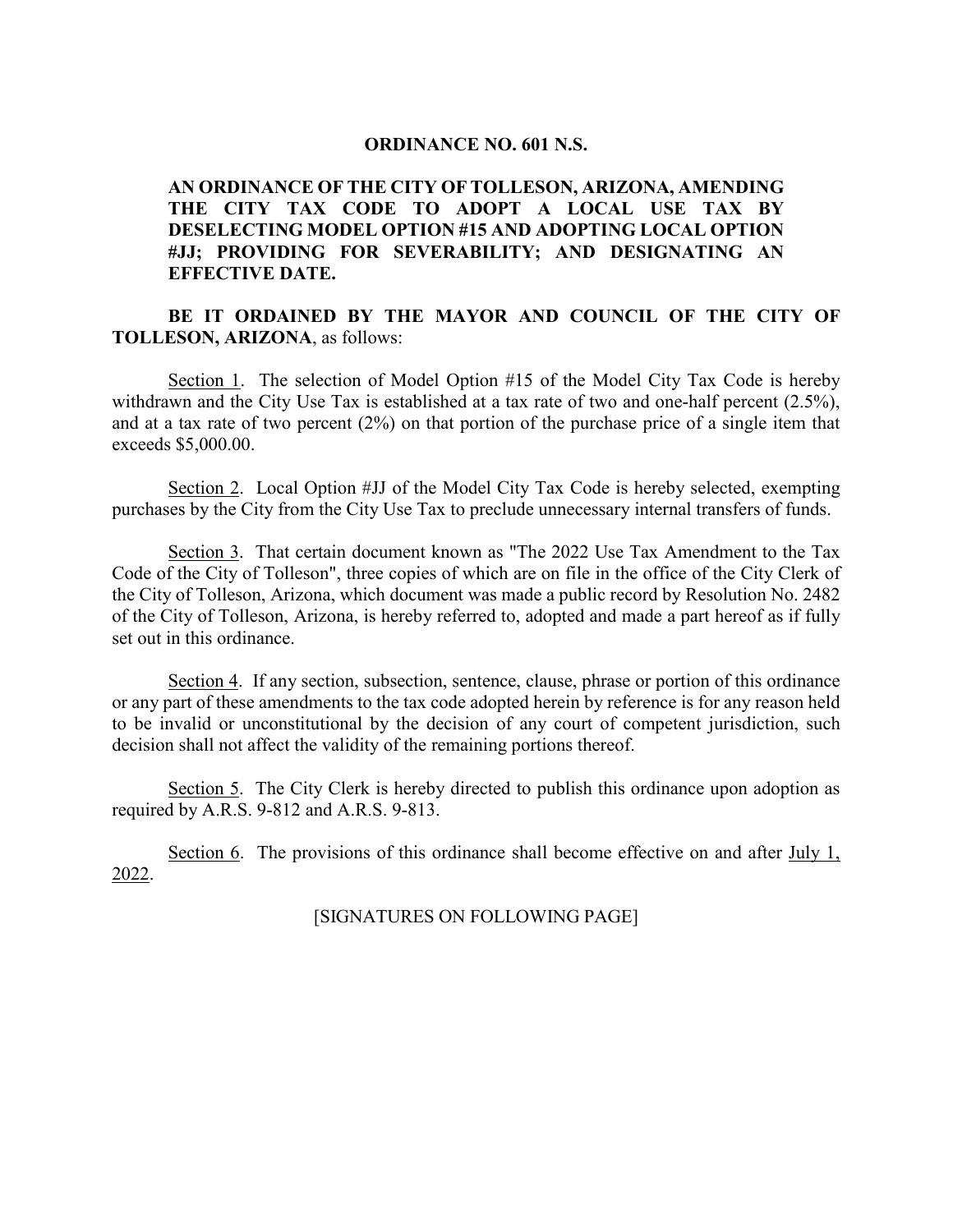**PASSED AND ADOPTED** by the Mayor and Council of the City of Tolleson, Arizona, this 22nd day of March, 2022.

Juan F. Rodriguez, Mayor

ATTEST:

Crystal Zamora, City Clerk

APPROVED AS TO FORM:

Justin Pierce, City Attorney

 $\overline{\phantom{a}}$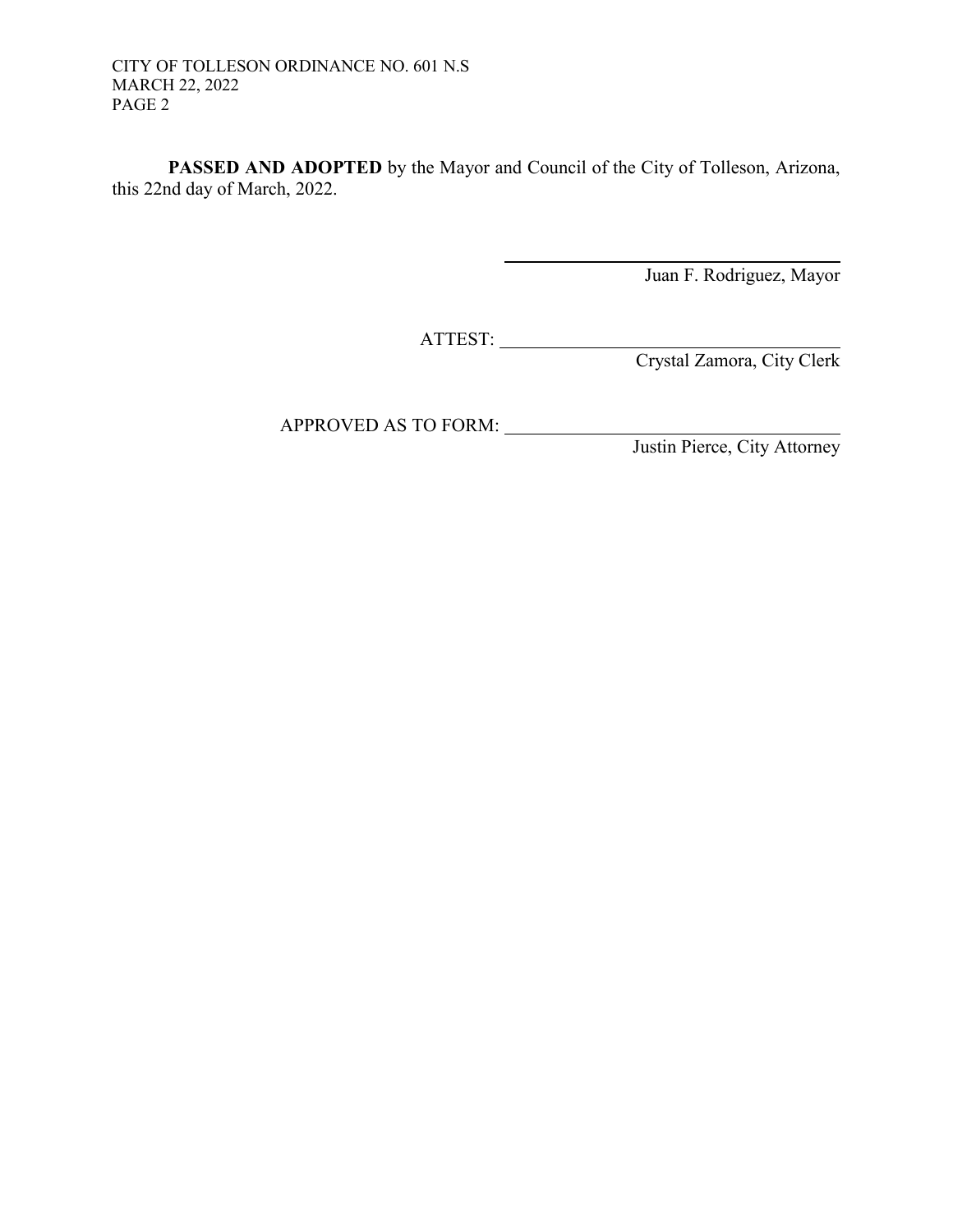#### **RESOLUTION NO. 2482**

#### **A RESOLUTION OF THE MAYOR AND COUNCIL OF THE CITY OF TOLLESON, ARIZONA, DECLARING AS A PUBLIC RECORD THAT CERTAIN DOCUMENT FILED WITH THE CITY CLERK AND ENTITLED "THE 2022 USE TAX AMENDMENT TO THE TAX CODE OF THE CITY OF TOLLESON".**

#### **BE IT RESOLVED BY THE MAYOR AND COUNCIL OF THE CITY OF TOLLESON, ARIZONA**, as follows:

THAT certain document entitled "THE 2022 USE TAX AMENDMENT TO THE TAX CODE OF THE CITY OF TOLLESON", three copies of which are on file in the office of the City Clerk, is hereby declared to be a public record, and said copies are ordered to remain on file with the City Clerk.

**PASSED AND ADOPTED** by the Mayor and Council of the City of Tolleson, Arizona, on this 22nd day of March, 2022.

Juan F. Rodriguez, Mayor

ATTEST:

Crystal Zamora, City Clerk

APPROVED AS TO FORM:

Justin Pierce, City Attorney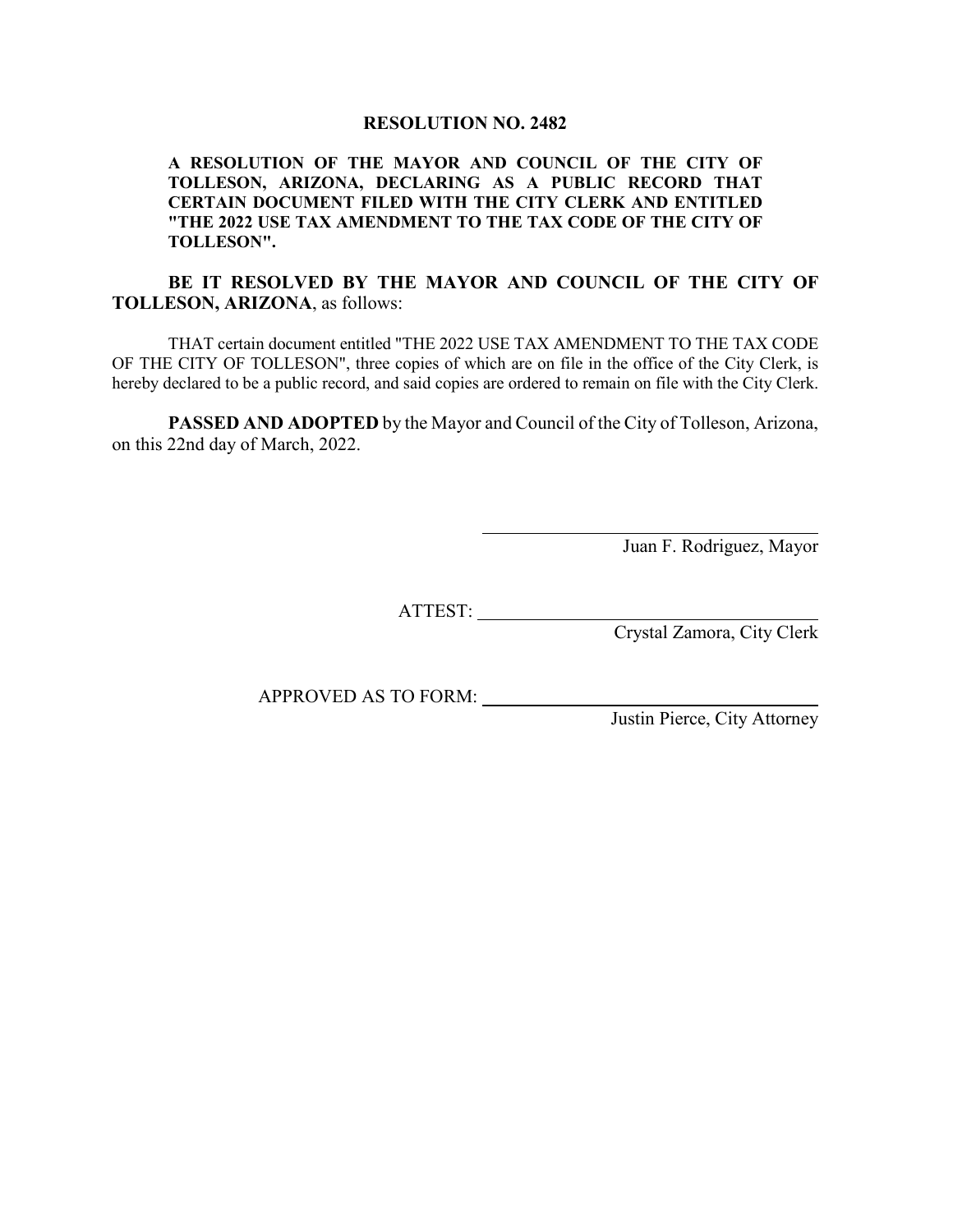## **Section I. Model City Tax Code Section 8A-270 is amended as follows, with an effective date of July 1, 2022.**

### **Sec. 8A-270. Exclusion of gross income of persons deemed not engaged in business.**

- (a) For the purposes of this Section, the following definitions shall apply:
	- (1) "Federally Exempt Organization" means an organization which has received a determination of exemption, or qualifies for such exemption, under 26 U.S.C. Section 501(c) and rules and regulations of the Commissioner of Internal Revenue pertaining to same, but not including a "governmental entity", "non-licensed business", or "public educational entity".
	- (2) "Governmental Entity" means the Federal Government, the State of Arizona, any other state, or any political subdivision, department, or agency of any of the foregoing; provided further that persons contracting with such a governmental entity to operate any part of a governmentally adopted and controlled program to provide urban mass transportation shall be deemed a governmental entity in all activities such person performs when engaged in said contract.
	- (3) "Non-Licensed Business" means any person conducting any business activity for gain or profit, whether or not actually realized, which person is not required to be licensed for the conduct or transaction of activities subject to the tax imposed under this Chapter.
	- (4) "Proprietary Club" means any club which has qualified or would otherwise qualify as an exempt club under the provisions of 26 U.S.C. Section  $501(c)(7)$ , (8), and (9), notwithstanding the fact that some or all of the members may own a proprietary interest in the property and assets of the club.
	- (5) "Public Educational Entity" means any educational entity operated pursuant to any provisions of Title 15, Arizona Revised Statutes.
- (b) Transactions which, if conducted by any other person, would produce gross income subject to tax under this Chapter shall not be subject to the imposition of such tax if conducted entirely by a public educational entity; governmental entity, except "proprietary activities" of municipalities as provided by Regulation; or non-licensed business.
- (c) Transactions which, if conducted by any other person, would produce gross income subject to the tax under this Chapter shall not be subject to the imposition of such tax if conducted entirely by a federally exempt organization or proprietary club with the following exceptions:
	- (1) Transactions involving proprietary clubs and organizations exempt under 26 U.S.C. Section  $501(c)(7)$ ,  $(8)$ , and  $(9)$ , where the gross revenue of the activity received from persons other than members and bona fide guests of members is in an amount in excess of fifteen percent (15%) of total gross revenue, as prescribed by Regulation. In the event this fifteen percent (15%) limit is exceeded, the entire gross income of such entity shall be subject to the applicable tax.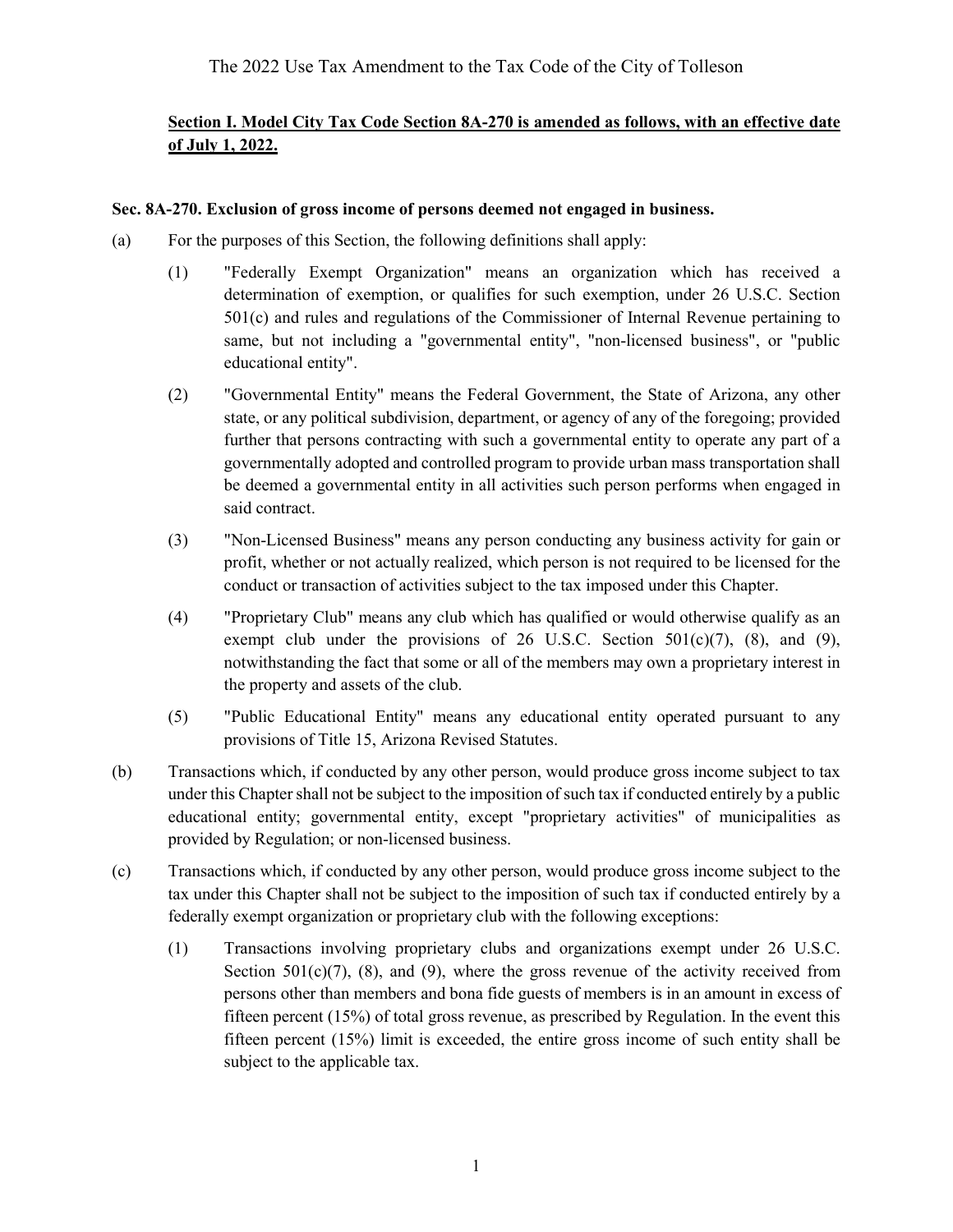- (2) Gross income from unrelated business income as that term is defined in 26 U.S.C. Section 512, including all statutory definitions and determinations, the rules and regulations of the Commissioner of Internal Revenue, and his administrative interpretations and guidelines.
- (3) (Reserved).
- (d) Except as may be provided elsewhere in this Chapter, transactions where customers are exempt organizations, proprietary clubs, public educational entities, governmental entities, or non-licensed businesses shall be deemed taxable transactions for the purpose of the imposition of taxes under this Chapter, notwithstanding that property so acquired may in fact be resold or leased by the acquiring person to others. In the case of sales, rentals, leases, or licenses to proprietary clubs or exempt organizations, the vendor may be relieved from the responsibility for reporting and paying tax on such income only by obtaining from its vendee a verified statement that includes:
	- (1) a statement that when the property so acquired is resold, rented, leased, or licensed, that the otherwise exempt vendee chooses, or is required, to pay City Privilege Tax or an equivalent excise tax on its gross income from such transactions and does in fact file returns on same; and
	- (2) the Privilege License number of the otherwise exempt vendee; and
	- (3) such other information as the Tax Collector may require.
- (e) Franchisees or concessionaires operating businesses for or on behalf of any exempt organization, governmental entity, public educational entity, proprietary club, or non-licensed business shall not be considered to be such an exempt organization, club, entity, or non-licensed business, but shall be deemed to be a taxpayer subject to the provisions of this Chapter, except as provided in the definition of governmental entity, regarding urban mass transit.
- (f) IN ANY CASE, IF A FEDERALLY EXEMPT ORGANIZATION, PROPRIETARY CLUB, OR NON-LICENSED BUSINESS RENTS, LEASES, LICENSES, OR PURCHASES ANY TANGIBLE PERSONAL PROPERTY FOR ITS OWN STORAGE OR USE, AND NO CITY PRIVILEGE OR USE TAX OR EQUIVALENT EXCISE TAX HAS BEEN PAID ON SUCH TRANSACTION, SAID ORGANIZATION, CLUB, OR BUSINESS SHALL BE LIABLE FOR THE USE TAX UPON SUCH ACQUISITIONS OR USE OF SUCH PROPERTY.

## **Section II. Model City Tax Code Section 8A-300 is amended as follows, with an effective date of July 1, 2022.**

### **Sec. 8A-300. Licensing requirements.**

- (a) The following persons shall make application to the Tax Collector for a Transaction Privilege and Use Tax License and no person shall engage or continue in business or engage in such activities until he shall have such a license:
	- (1) Every person engaging or continuing in business activities within the City upon which a Transaction Privilege Tax is imposed by this Chapter.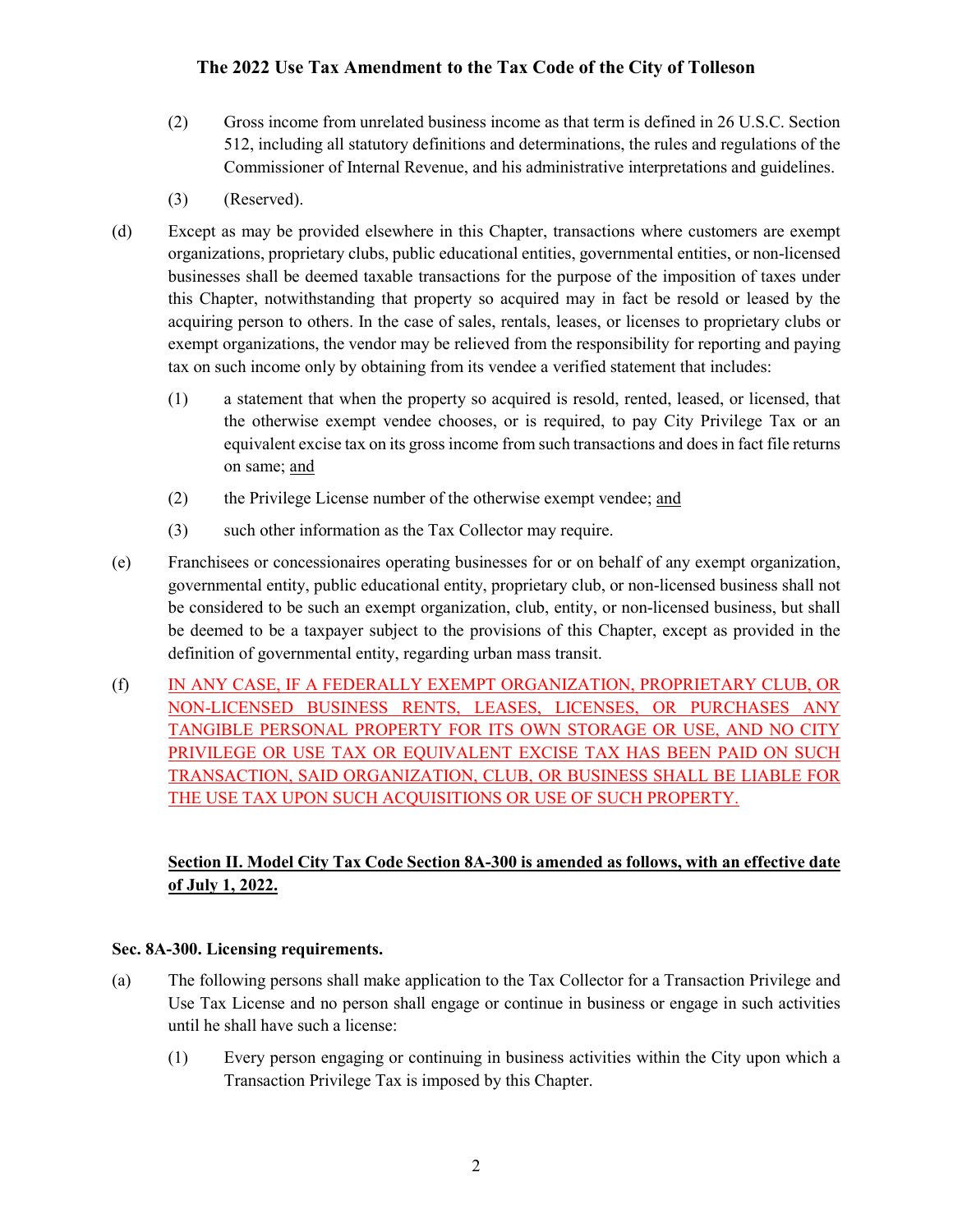- (2) EVERY PERSON ENGAGING OR CONTINUING IN BUSINESS WITHIN THE CITY AND STORING OR USING TANGIBLE PERSONAL PROPERTY IN THIS MUNICIPALITY UPON WHICH A USE TAX IS IMPOSED BY THIS CHAPTER.
- (3) (Reserved)
- (b) For the purpose of determining whether a Transaction Privilege and Use Tax License is required, a person shall be deemed to be "engaging or continuing in business" within the City if:
	- (1) engaging in any activity as a principal or broker, the gross receipts of which may be subject to Transaction Privilege Tax under Article IV of this Chapter, or
	- (2) maintaining within the City directly, or if a corporation by a subsidiary, an office, distribution house, sales house, warehouse or other place of business; maintaining within the City directly, or if a corporation by a subsidiary, any real or tangible personal property; or having any agent or other representative operating within the City under the authority of such person, or if a corporation by a subsidiary, irrespective of whether such place of business, property, or agent or other representative is located here permanently or temporarily, or
	- (3) soliciting sales, orders, contracts, leases, and other similar forms of business relationships, within the City from customers, consumers, or users located within the City, by means of salesmen, solicitors, agents, representatives, brokers, and other similar agents or by means of catalogs or other advertising, whether such orders are received or accepted within or without this City.
	- (4) A PERSON SHALL ALSO BE DEEMED TO BE "ENGAGING OR CONTINUING IN BUSINESS" IF ENGAGING IN ANY ACTIVITY SUBJECT TO USE TAX UNDER ARTICLE VI OF THIS CHAPTER FOR BUSINESS PURPOSES. INDIVIDUALS WHO ACQUIRE ITEMS SUBJECT TO USE TAX FOR THEIR OWN PERSONAL USE OR THEIR FAMILY'S PERSONAL USE ARE NOT REQUIRED TO OBTAIN A LICENSE.
	- (5) (Reserved)
- (c) A person engaging in more than one activity subject to Transaction Privilege Tax at any one business location is not required to obtain a separate license for each activity, provided that, at the time such person makes application for a license, he shall list on such application each category of activity in which he is engaged.
- (d) The licensee shall inform the Tax Collector of any changes in his business activities, location, or mailing address within thirty (30) days.
- (e) Limitation. The issuance of a Transaction Privilege and Use Tax License by the Tax Collector shall in no way be construed as permission to operate a business activity in violation of any other law or regulation to which such activity may be subject.
- (f) Casual activity. For the purposes of this Chapter, individuals engaging in a "casual activity or sale" are not subject to the license requirements imposed under this Article provided that they are only engaged in private sales activities, such as the sale of a personal automobile or garage sale, on no more than three separate occasions during any calendar year.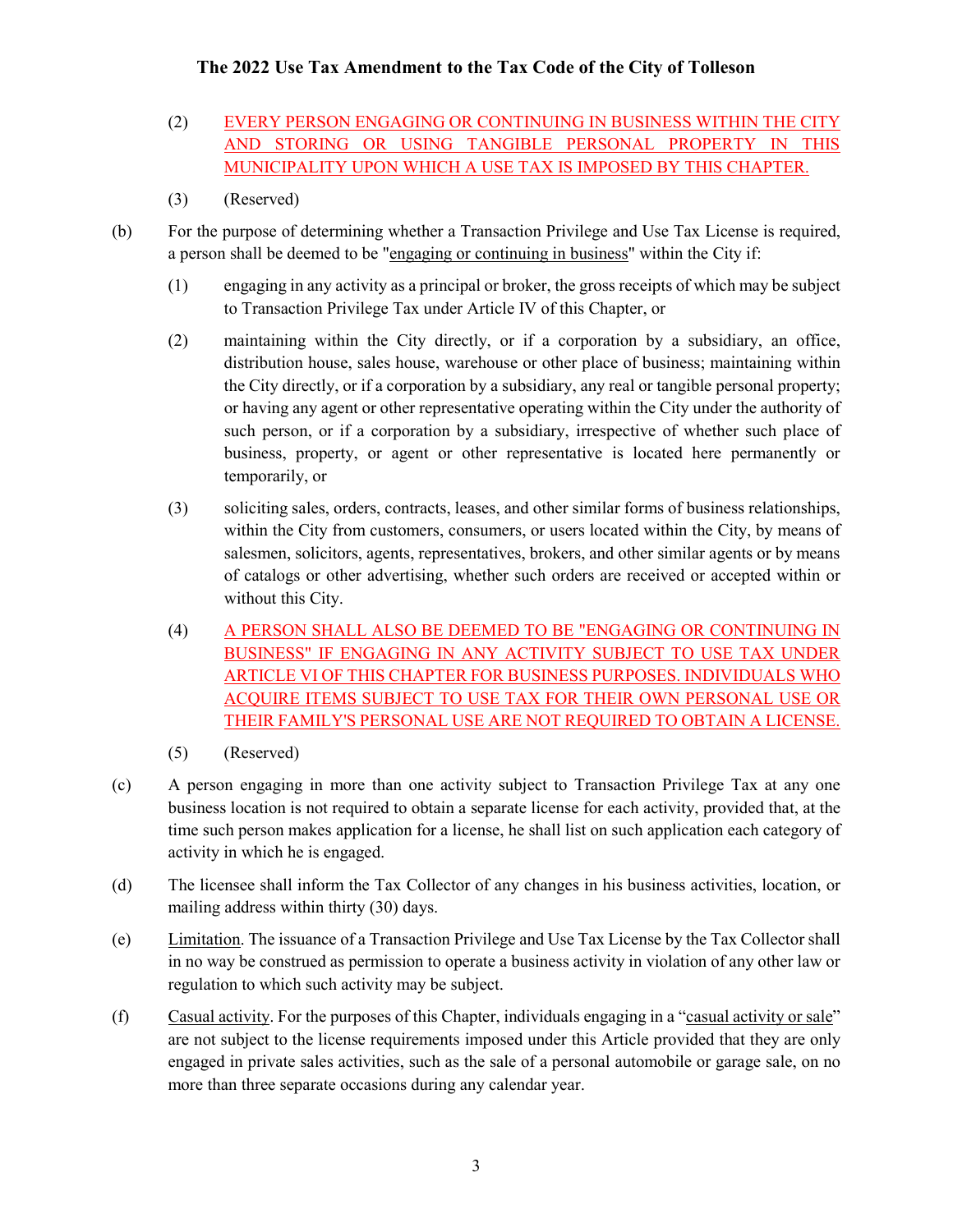### **Section III. Model City Tax Code Section 8A-415 is amended as follows, with an effective date of July 1, 2022.**

#### **Sec. 8A-415. Construction contracting: construction contractors.**

- (a) The tax rate shall be at an amount equal to two and one-half percent (2.5%) of the gross income from the business upon every construction contractor engaging or continuing in the business activity of construction contracting within the City.
	- (1) However, gross income from construction contracting shall not include charges related to groundwater measuring devices required by A.R.S. Section 45-604.
	- (2) (Reserved)
	- (3) Gross income from construction contracting shall not include gross income from the sale of manufactured buildings taxable under Section 8A-427.
	- (4) For taxable periods beginning from and after July 1, 2008, the portion of gross proceeds of sales or gross income attributable to the actual direct costs of providing architectural or engineering services that are incorporated in a contract is not subject to tax under this Section. For the purposes of this subsection, "direct costs" means the portion of the actual costs that are directly expended in providing architectural or engineering services.
- (b) Deductions and exemptions.
	- (1) Gross income derived from acting as a "subcontractor" shall be exempt from the tax imposed by this Section.
	- (2) All construction contracting gross income subject to the tax and not deductible herein shall be allowed a deduction of thirty-five percent(35%).
	- (3) The gross proceeds of sales or gross income attributable to the purchase of machinery, equipment or other tangible personal property that is exempt from or deductible from Privilege or Use Taxunder:
		- (A) Section 8A-465, subsections  $(g)$  and  $(p)$
		- (B) SECTION 8A-660, SUBSECTIONS (G) AND (P)

shall be exempt or deductible, respectively, from the tax imposed by this Section.

(4) The gross proceeds of sales or gross income that is derived from a contract entered into for the installation, assembly, repair or maintenance of income-producing capital equipment, as defined in Section 8A-110, that is deducted from the retail classification pursuant to Section  $8A-465(g)$  that does not become a permanent attachment to a building, highway, road, railroad, excavation or manufactured building or other structure, project, development or improvement shall be exempt from the tax imposed by this Section. If the ownership of the realty is separate from the ownership of the income-producing capital equipment, the determination as to permanent attachment shall be made as if the ownership was the same. The deduction provided in this paragraph does not include gross proceeds of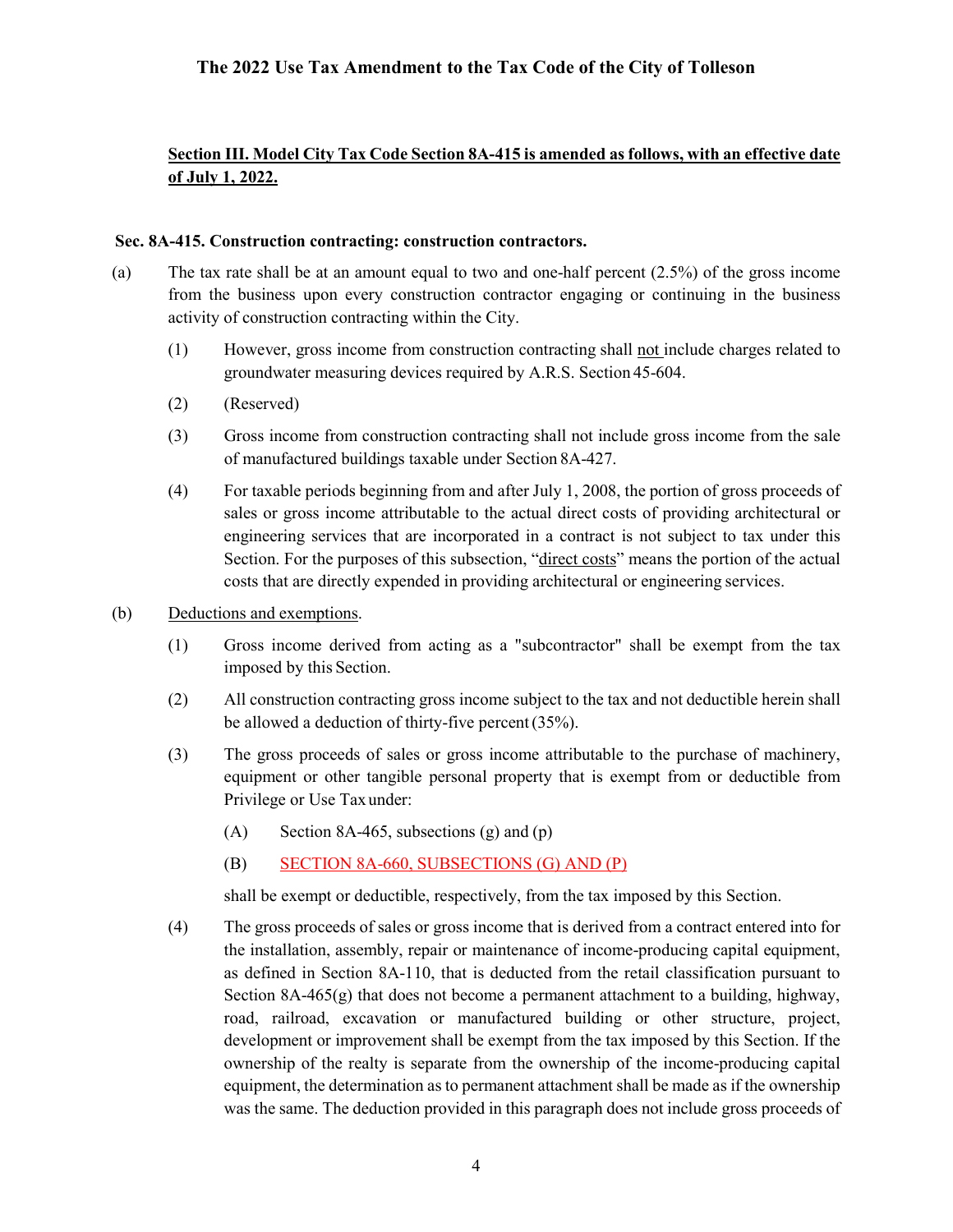sales or gross income from that portion of any contracting activity which consists of the development of, or modification to, real property in order to facilitate the installation, assembly, repair, maintenance or removal of the income-producing capital equipment. For purposes of this paragraph, "permanent attachment" means at least one of the following:

- (A) to be incorporated into real property.
- (B) to become so affixed to real property that it becomes part of the real property.
- (C) to be so attached to real property that removal would cause substantial damage to the real property from which it isremoved.
- (5) The gross proceeds of sales or gross income received from a contract for the construction of an environmentally controlled facility for the raising of poultry for the production of eggs and the sorting or cooling and packaging of eggs shall be exempt from the tax imposed under this Section.
- (6) The gross proceeds of sales or gross income that is derived from the installation, assembly, repair or maintenance of cleanrooms that are deducted from the tax base of the retail classification pursuant to Section 8A-465, subsection  $(g)$  shall be exempt from the tax imposed under this Section.
- (7) The gross proceeds of sales or gross income that is derived from a contract entered into with a person who is engaged in the commercial production of livestock, livestock products or agricultural, horticultural, viticultural or floricultural crops or products in this State for the construction, alteration, repair, improvement, movement, wrecking or demolition or addition to or subtraction from any building, highway, road, excavation, manufactured building or other structure, project, development or improvement used directly and primarily to prevent, monitor, control or reduce air, water or land pollution shall be exempt from the tax imposed under this Section.
- (8) The gross proceeds of sales or gross income received from a post construction contract to perform post-construction treatment of real property for termite and general pest control, including wood destroying organisms, shall be exempt from tax imposed under this Section.
- (9) Through December 31, 2009, the gross proceeds of sales or gross income received from a contract for constructing any lake facility development in a commercial enhancement reuse district that is designated pursuant to A.R.S. Section 9-499.08 if the contractor maintains the following records in a form satisfactory to the Arizona Department of Revenue and to the City:
	- (A) The certificate of qualification of the lake facility development issued by the City pursuant to A.R.S. Section 9-499.08, subsection D.
	- (B) All State and local Transaction Privilege Tax returns for the period of time during which the contractor received gross proceeds of sales or gross income from a contract to construct a lake facility development in a designated commercial enhancement reuse district, showing the amount exempted from State and local taxation.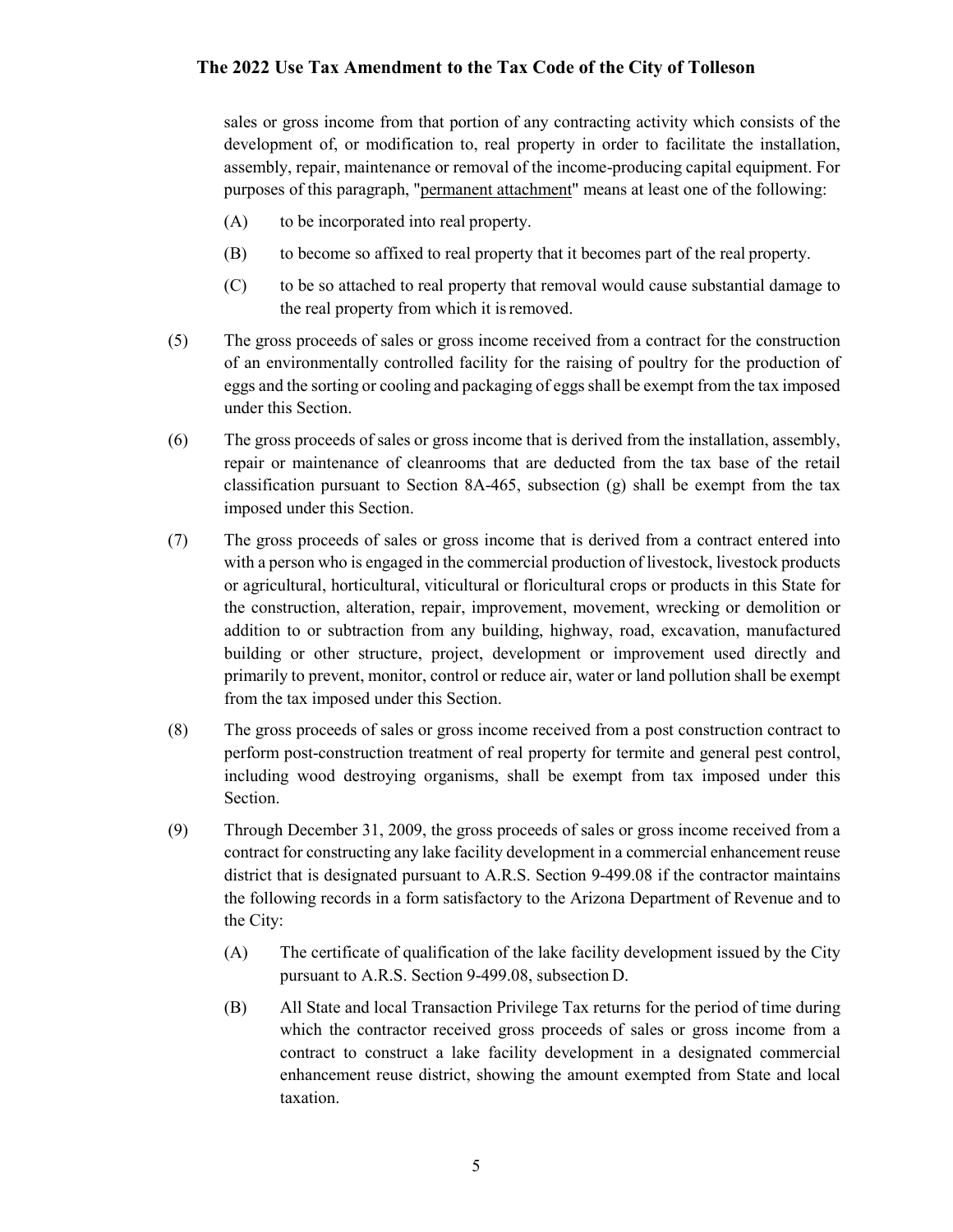- (C) Any other information considered to be necessary.
- (10) Any amount attributable to development fees that are incurred in relation to the construction, development or improvement of real property and paid by the taxpayer as defined in the Model City Tax Code or by a contractor providing services to the taxpayer. For the purposes of this paragraph:
	- (A) the attributable amount shall not exceed the value of the development fees actually imposed.
	- (B) the attributable amount is equal to the total amount of development fees paid by the taxpayer or by a contractor providing services to the taxpayer and the total development fees credited in exchange for the construction of, contribution to or dedication of real property for providing public infrastructure, public safety or other public services necessary to the development. The real property must be the subject of the development fees.
	- (C) "development fees" means fees imposed to offset capital costs of providing public infrastructure, public safety or other public services to a development and authorized pursuant to A.R.S. Sections 9-463.05 and 11-1102 or A.R.S. Title 48 regardless of the jurisdiction to which the fees are paid.
- (11) For taxable periods beginning from and after July 1, 2008 and ending before January 1, 2017, the gross proceeds of sales or gross income derived from a contract to provide and install a solar energy device. The contractor shall register with the Department of Revenue as a solar energy contractor. By registering, the contractor acknowledges that it will make its books and records relating to sales of solar energy devices available to the Department of Revenue and the City, as applicable, for examination.
- (12) The gross proceeds of sales or gross income derived from a contract with the owner of real property or improvements to real property for the maintenance, repair, replacement or alteration of existing property is not subject to tax under this Section if the contract does not include modification activities, except as specified in this paragraph. The gross proceeds of sales or gross income derived from a de minimis amount of modification activity does not subject the contract or any part of the contract to tax under this Section. For the purposes of this paragraph:
	- (a) any term not defined in this paragraph that is defined in A.R.S. Section 42-5075, has the same meaning prescribed in A.R.S. Section 42-5075.
	- (b) tangible personal property that is incorporated or fabricated into a project described in this subsection may be subject to the amount prescribed in Section 8A-415.1.
	- (c) each contract is independent of any other contract, except that any change order that directly relates to the scope of work of the original contract shall be treated the same as the original contract under this chapter, regardless of the amount of modification activities included in the change order. If a change order does not directly relate to the scope of work of the original contract, the change order shall be treated as a new contract, with the tax treatment of any subsequent change order to follow the tax treatment of the contract to which the scope of work of the subsequent change order directly relates.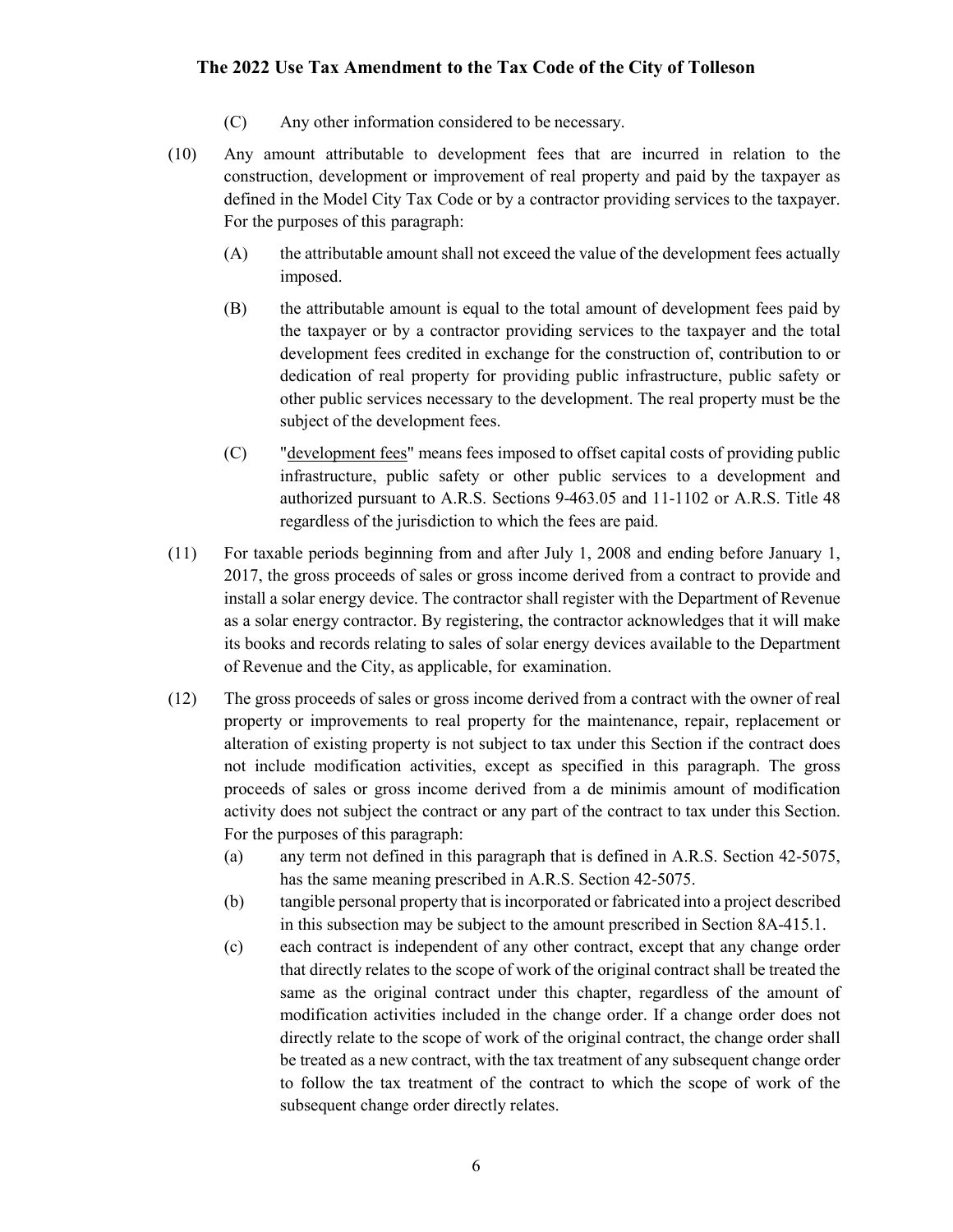- (d) this paragraph does not apply to a contract that primarily involves surface or subsurface improvements to land and that is subject to A.R.S. Title 28, Chapter 19, 20, or 22, or A.R.S. Title 34, Chapter 2 or 6 even if the contract also includes vertical improvements. If a city or town imposes a tax on contracts that are subject to procurement processes under those provisions, the city or town shall include in the request for proposals a notice to bidders when those projects are subject to the tax. This subdivision does not apply to contracts with:
	- (i) community facilities districts, fire districts, county television improvement districts, community park maintenance districts, cotton pest control districts, hospital districts, pest abatement districts, health service districts, agricultural improvement districts, county free library districts, county jail districts, county stadium districts, special health care districts, public health services districts, theme park districts, regional attraction districts or revitalization districts.
	- (ii) any special taxing district not specified in item (i) of this subdivision if the district does not substantially engage in the modification, maintenance, repair, replacement or alteration of surface or subsurface improvements to land.
- (13) The gross proceeds of sales or gross income derived from a contract entered into for the construction of a mixed waste processing facility that is located on a municipal solid waste landfill and that is constructed for the purpose of recycling solid waste or producing renewable energy from landfill waste. For the purposes of this paragraph:
	- (a) "mixed waste processing facility" means a solid waste facility that is owned, operated or used for the treatment, processing or disposal of solid waste, recyclable solid waste, conditionally exempt small quantity generator waste or household hazardous waste. For the purposes of this subdivision, "conditionally exempt small quantity generator waste", "household hazardous waste" and "solid waste facility" have the same meanings prescribed in A.R.S. Section 49-701, except that solid waste facility does include a site that stores, treats or processes paper, glass, wood, cardboard, household textiles, scrap metal, plastic, vegetative waste, aluminum, steel or other recyclable material.
	- (b) "municipal solid waste landfill" has the same meaning prescribed in A.R.S. Section 49-701.
	- (c) "recycling" means collecting, separating, cleansing, treating and reconstituting recyclable solid waste that would otherwise become solid waste, but does not include incineration or other similar processes.
	- (d) "renewable energy" has the same meaning prescribed in A.R.S. Section 41-1511.
- (c) Subcontractor means a construction contractor performing work for either:
	- (1) a construction contractor who has provided the subcontractor with a written declaration that he is liable for the tax for the project and has provided the subcontractor his City Privilege Licensenumber.
	- (2) an owner-builder who has provided the subcontractor with a written declaration that: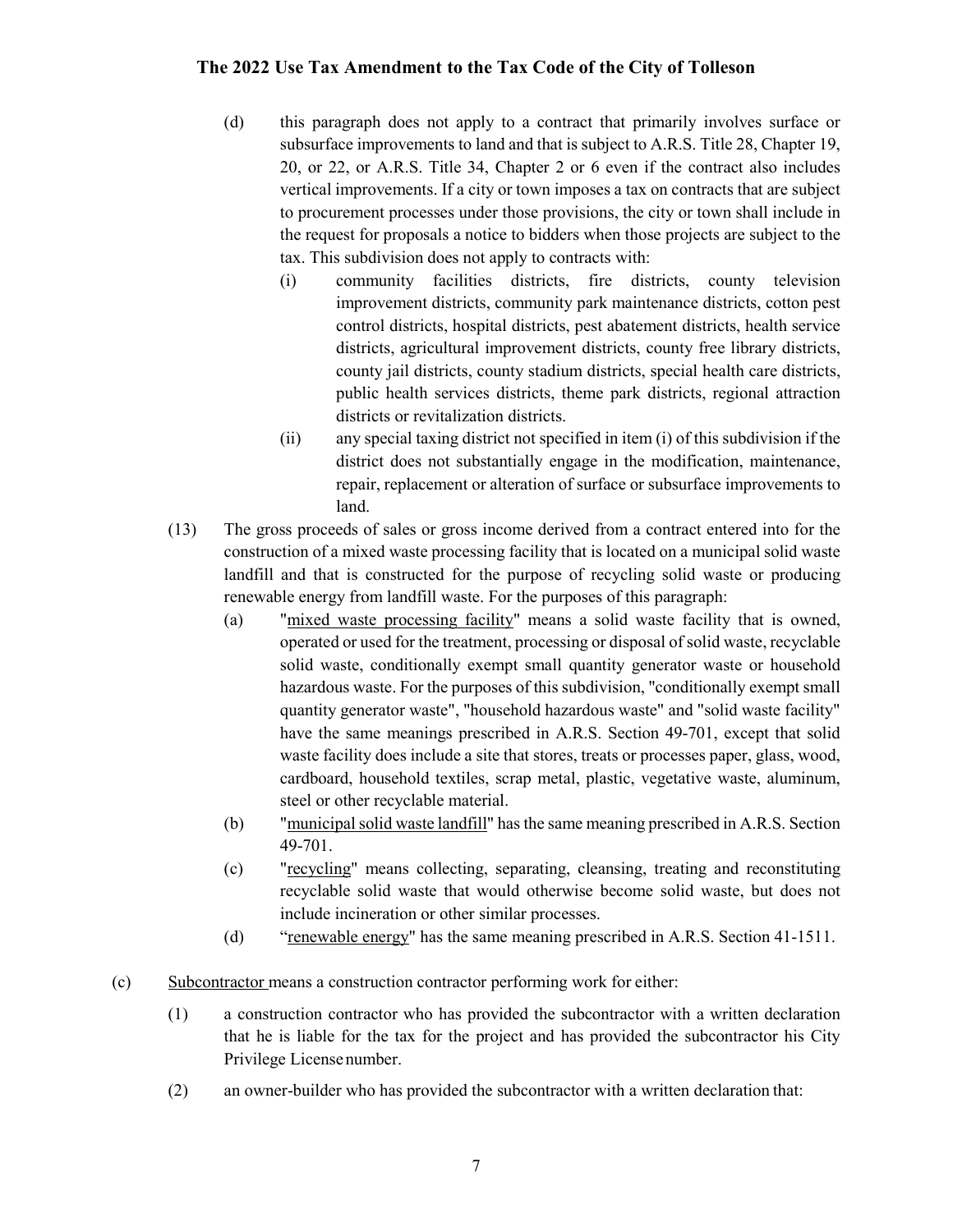- (A) the owner-builder is improving the property for sale; and
- (B) the owner-builder is liable for the tax for such construction contracting activity; and
- (C) the owner-builder has provided the contractor his City Privilege License number.
- (3) a person selling new manufactured buildings who has provided the subcontractor with a written declaration that he is liable for the tax for the site preparation and set-up; and provided the subcontractor his City Privilege License number.

Subcontractor also includes a construction contractor performing work for another subcontractor as defined above.

### **Section IV. Model City Tax Code Section 8A-416 is amended as follows, with an effective date of July 1, 2022.**

#### **Sec. 8A-416. Construction contracting: speculative builders.**

- (a) The tax shall be equal to two and one-half percent  $(2.5\%)$  of the gross income from the business activity upon every person engaging or continuing in business as a speculative builder within the City.
	- (1) The gross income of a speculative builder considered taxable shall include the total selling price from the sale of improved real property at the time of closing of escrow or transfer of title.
	- (2) "Improved Real Property" means any real property:
		- $(A)$  upon which a structure has been constructed; or
		- (B) where improvements have been made to land containing no structure (such as paving or landscaping); or
		- $(C)$  which has been reconstructed as provided by Regulation; or
		- (D) where water, power, and streets have been constructed to the property line.
	- (3) "Sale of Improved Real Property" includes any form of transaction, whether characterized as a lease or otherwise, which in substance is a transfer of title of, or equitable ownership in, improved real property and includes any lease of the property for a term of thirty (30) years or more (with all options for renewal being included as a part of the term). In the case of multiple unit projects, "sale" refers to the sale of the entire project or to the sale of any individual parcel or unit.
	- (4) "Partially Improved Residential Real Property," as used in this Section, means any improved real property, as defined in subsection (a)(2) above, being developed for sale to individual homeowners, where the construction of the residence upon such property is not substantially complete at the time of the sale.
- (b) Exclusions.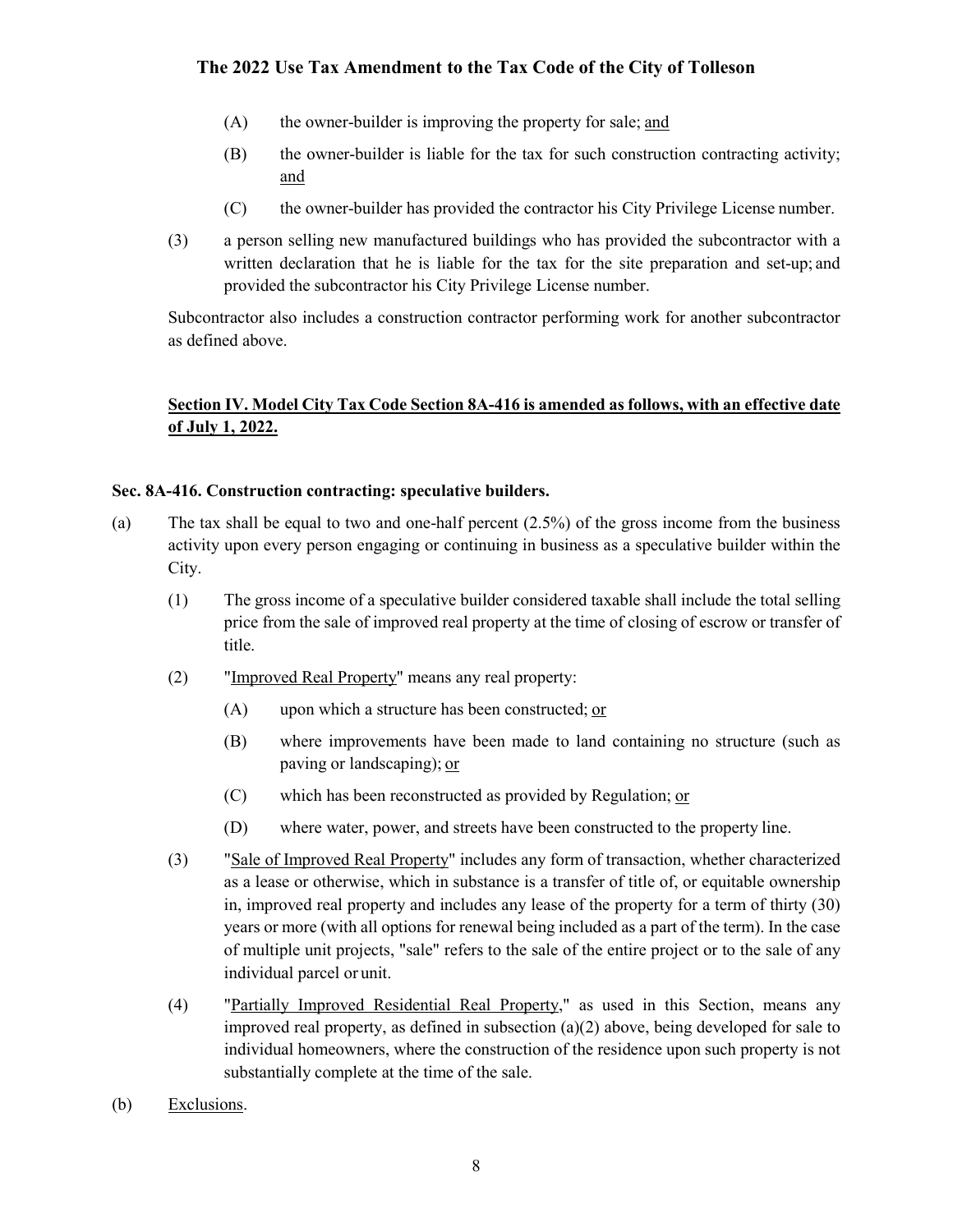- (1) In cases involving reconstruction contracting, the speculative builder may exclude from gross income the prior value allowed for reconstruction contracting in determining his taxable gross income, as provided byRegulation.
- (2) Neither the cost nor the fair market value of the land which constitutes part of the improved real property sold may be excluded or deducted from gross income subject to the tax imposed by thisSection.
- (3) (Reserved)
- (4) A speculative builder may exclude gross income from the sale of partially improved residential real property as defined in (a)(4) above to another speculative builder only if all of the following conditions aresatisfied:
	- (A) The speculative builder purchasing the partially improved residential real property has a valid City Privilege License for construction contracting as a speculative builder; and
	- (B) At the time of the transaction, the purchaser provides the seller with a properly completed written declaration that the purchaser assumes liability for and will pay all Privilege Taxes which would otherwise be due the City at the time of sale of the partially improved residential real property; and
	- (C) The seller also:
		- (i) maintains proper records of such transactions in a manner similar to the requirements provided in this chapter relating to sales for resale; and
		- (ii) retains a copy of the written declaration provided by the buyer for the transaction; and
		- (iii) is properly licensed with the City as a speculative builder and provides the City with the written declaration attached to the City Privilege Tax return where he claims theexclusion.
- (5) For taxable periods beginning from and after July 1, 2008, the portion of gross proceeds of sales or gross income attributable to the actual direct costs of providing architectural or engineering services that are incorporated in a contract is not subject to tax under this Section. For the purposes of this subsection, "direct costs" means the portion of the actual costs that are directly expended in providing architectural or engineering services.
- (c) Tax liability for speculative builders occurs at close of escrow or transfer of title, whichever occurs earlier, and is subject to the following provisions, relating to exemptions, deductions and taxcredits:
	- (1) Exemptions.
		- (A) The gross proceeds of sales or gross income attributable to the purchase of machinery, equipment or other tangible personal property that is exempt from or deductible from Privilege or Use Taxunder:
			- (i) Section 8A-465, subsections (g) and  $(p)$
			- (ii) SECTION 8A-660, SUBSECTIONS (G) AND (P)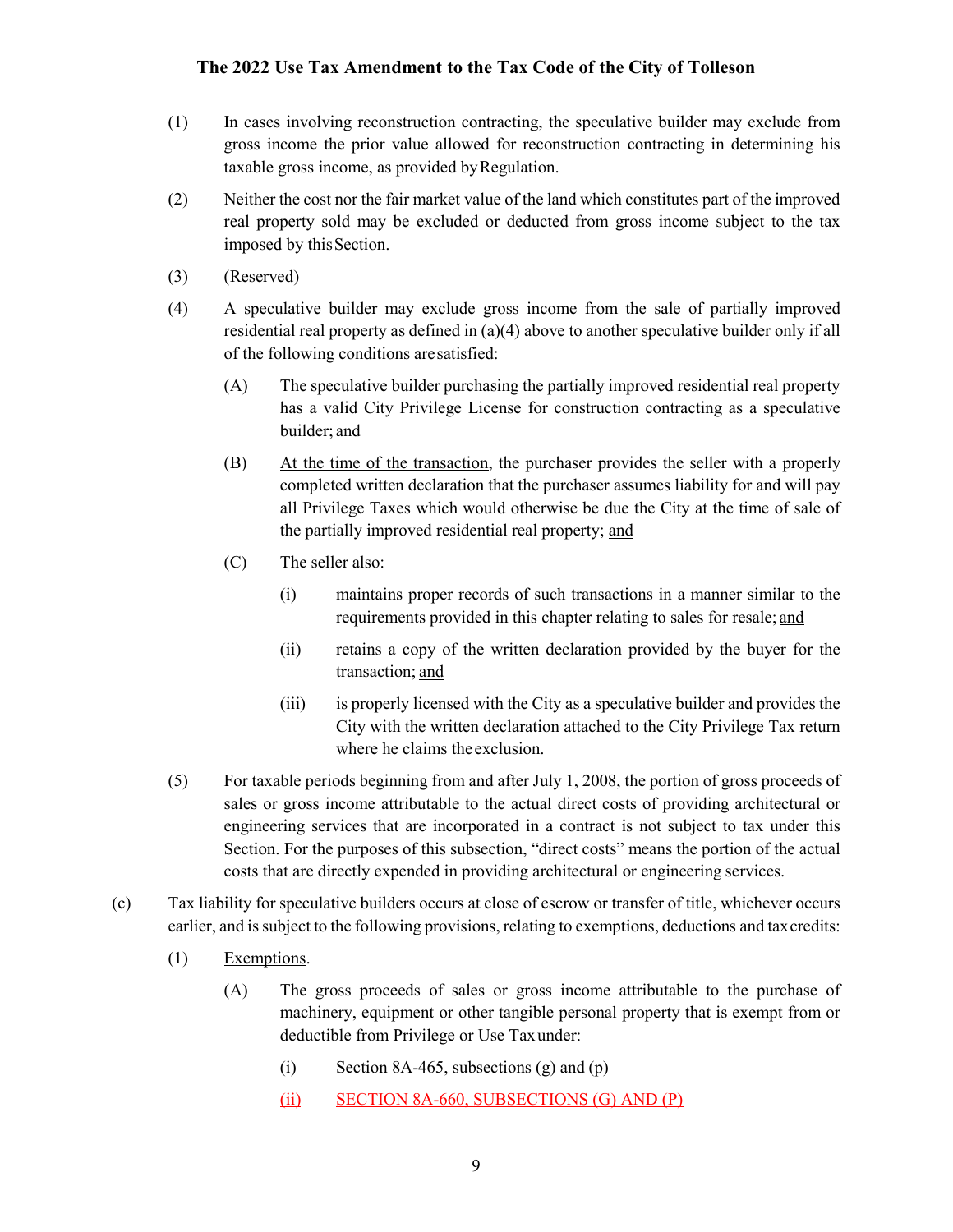- (ii) shall be exempt or deductible, respectively, from the tax imposed by this Section.
- (B) The gross proceeds of sales or gross income received from a contract for the construction of an environmentally controlled facility for the raising of poultry for the production of eggs and the sorting or cooling and packaging of eggs shall be exempt from the tax imposed under this Section.
- (C) The gross proceeds of sales or gross income that is derived from the installation, assembly, repair or maintenance of cleanrooms that are deducted from the tax base of the retail classification pursuant to Section 8A-465, subsection  $(g)$  shall be exempt from the tax imposed under this section.
- (D) The gross proceeds of sales or gross income that is derived from a contract entered into with a person who is engaged in the commercial production of livestock, livestock products or agricultural, horticultural, viticultural or floricultural crops or products in this State for the construction, alteration, repair, improvement, movement, wrecking or demolition or addition to or subtraction from any building, highway, road, excavation, manufactured building or other structure, project, development or improvement used directly and primarily to prevent, monitor, control or reduce air, water or land pollution shall be exempt from the tax imposed under this Section.
- (E) Any amount attributable to development fees that are incurred in relation to the construction, development or improvement of real property and paid by the taxpayer as defined in the Model City Tax Code or by a contractor providing services to the taxpayer. For the purposes of this paragraph:
	- (i) the attributable amount shall not exceed the value of the development fees actually imposed.
	- (ii) the attributable amount is equal to the total amount of development fees paid by the taxpayer or by a contractor providing services to the taxpayer and the total development fees credited in exchange for the construction of, contribution to or dedication of real property for providing public infrastructure, public safety or other public services necessary to the development. The real property must be the subject of the development fees.
	- (iii) "development fees" means fees imposed to offset capital costs of providing public infrastructure, public safety or other public services to a development and authorized pursuant to A.R.S. Sections 9-463.05 and 11- 1102 or A.R.S. Title 48 regardless of the jurisdiction to which the fees are paid.
- (F) The gross proceeds of sales or gross income that is derived from the value of existing tenant leases in place at the time of the sale shall be exempt from tax imposed under this Section. The value of the in-place leases shall be determined as of the close of escrow or transfer of title as follows: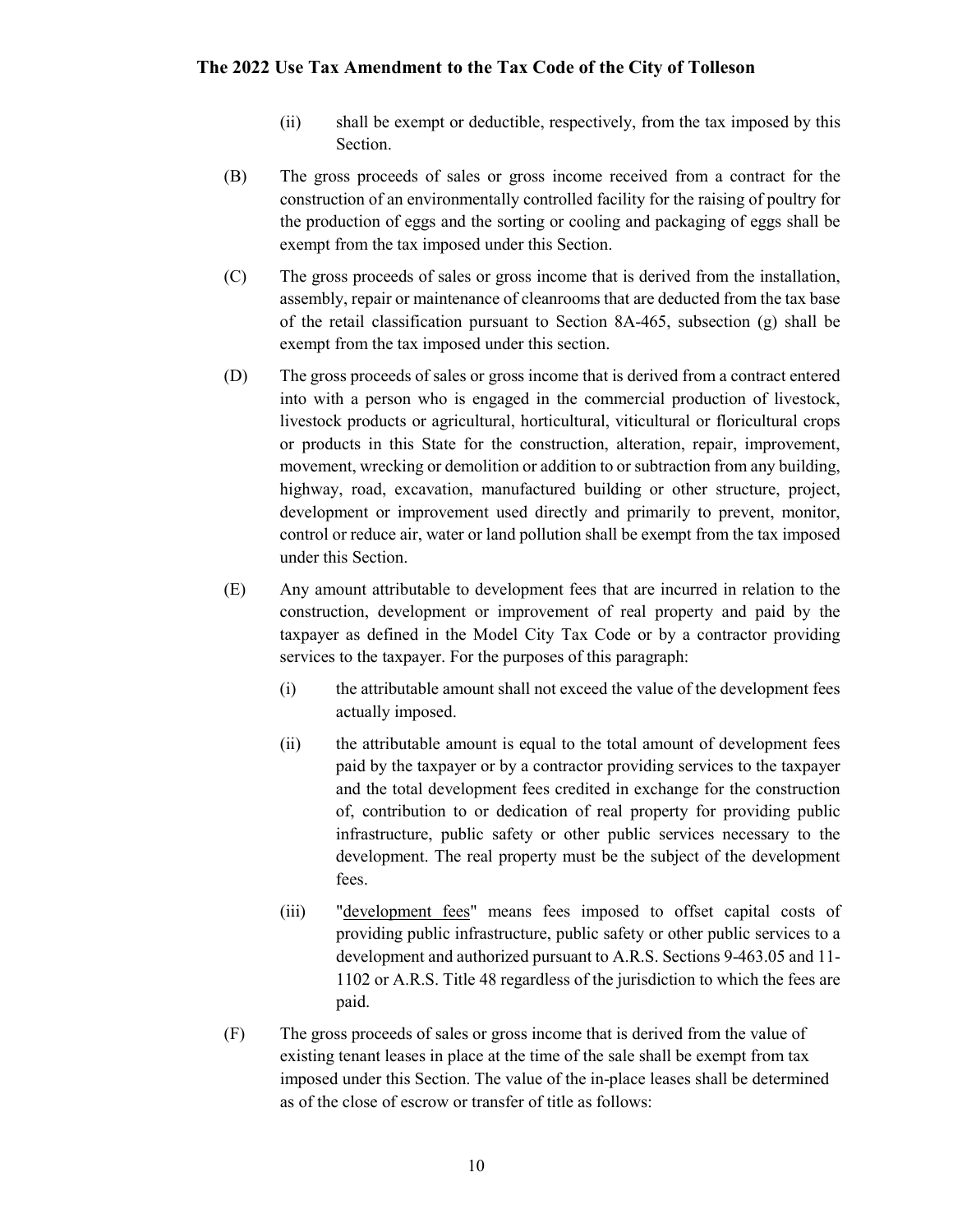- (i) For a residential lease, the value of the in-place lease is the total value of all expected lease receipts through the end of the current lease term multiplied by a factor of 1.5. Expected lease receipts includes nonrefundable deposits and excludes all refundable deposits regardless of whether the refundable deposit may be forfeited.
- (ii) For a commercial lease, the value of the in-place lease is the present value of the expected lease receipts through the end of the current lease term or first option of either party to terminate the lease, whichever is less. The discount rate used to calculate the present value shall be the 100% mid-term applicable Federal Rate published by the Internal Revenue Service associated with the payment terms of the lease related to the month preceding the close of escrow plus three (3) percentage points.

A transaction, whether characterized as a lease or otherwise, which in substance is a transfer of title of or equitable ownership in improved real property, including any lease of the property for a term of thirty (30) years or more (with all options for renewal being included as a part of the term) is deemed to be a sale of improved real property pursuant to subsection (a)(3) of this Section and is not considered an in-place lease.

- (2) Deductions.
	- (A) All amounts subject to the tax shall be allowed a deduction in the amount of thirtyfive percent  $(35%)$ .
	- (B) The gross proceeds of sales or gross income that is derived from a contract entered into for the installation, assembly, repair or maintenance of income-producing capital equipment, as defined in Section 8A-110, that is deducted from the retail classification pursuant to Section  $8A-465(g)$ , that does not become a permanent attachment to a building, highway, road, railroad, excavation or manufactured building or other structure, project, development or improvement shall be exempt from the tax imposed by this Section. If the ownership of the realty is separate from the ownership of the income-producing capital equipment, the determination as to permanent attachment shall be made as if the ownership was the same. The deduction provided in this paragraph does not include gross proceeds of sales or gross income from that portion of any contracting activity which consists of the development of, or modification to, real property in order to facilitate the installation, assembly, repair, maintenance or removal of the income-producing capital equipment. For purposes of this paragraph, "permanent attachment" means at least one of the following:
		- (i) to be incorporated into real property.
		- (ii) to become so affixed to real property that it becomes part of the real property.
		- (iii) to be so attached to real property that removal would cause substantial damage to the real property from which it isremoved.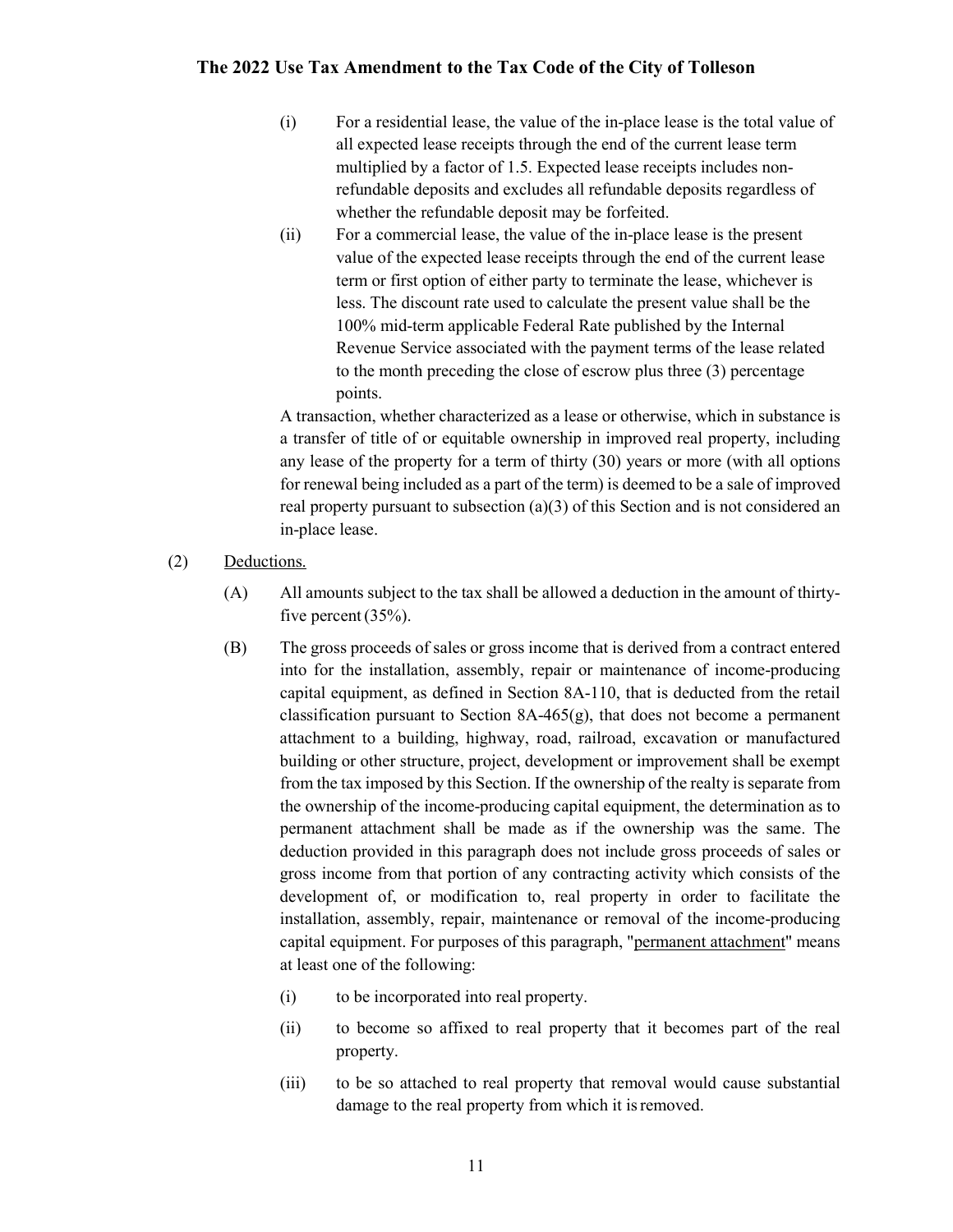- (C) For taxable periods beginning from and after July 1, 2008 and ending before January 1, 2017, the gross proceeds of sales or gross income derived from a contract to provide and install a solar energy device. The contractor shall register with the Department of Revenue as a solar energy contractor. By registering, the contractor acknowledges that it will make its books and records relating to sales of solar energy devices available to the Department of Revenue and the City, as applicable, for examination.
- (3) Tax credits.

The following tax credits are available to owner-builders or speculative builders, not to exceed the tax liability against which such credits apply, provided such credits are documented to the satisfaction of the Tax Collector:

- (A) A tax credit equal to the amount of City Privilege or Use Tax, or the equivalent excise tax, paid directly to a taxing jurisdiction or as a separately itemized charge paid directly to the vendor with respect to the tangible personal property incorporated into the said structure or improvement to real property undertaken by the owner-builder or speculative builder.
- (B) A tax credit equal to the amount of privilege taxes paid to this City, or charged separately to the speculative builder, by a construction contractor, on the gross income derived by said person from the construction of any improvement to the real property.
- (C) A tax credit equal to the amount of privilege taxes paid to this City by any speculative builder on the gross income derived by said person from the sale of improved real property pursuant to subsections  $(a)(2)(B)$  or  $(a)(2)(D)$  of this Section against the gross income of any speculative builder from the sale of improved real property pursuant to subsection  $(a)(2)(A)$ .
- (D) No credits provided herein may be claimed until such time that the gross income against which said credits apply is reported.

## **Section V. Model City Tax Code Section 8A-417 is amended as follows, with an effective date of July 1, 2022.**

#### **Sec. 8A-417. Construction contracting: owner-builders who are not speculative builders.**

- (a) At the expiration of twenty-four (24) months after improvement to the property is substantially complete, the tax liability for an owner-builder who is not a speculative builder shall be at an amount equal to two and one-half percent (2.5%)of:
	- (1) the gross income from the activity of construction contracting upon the real property in question which was realized by those construction contractors to whom the owner-builder provided written declaration that they were not responsible for the taxes as prescribed in subsection  $8A-415(c)(2)$ ; and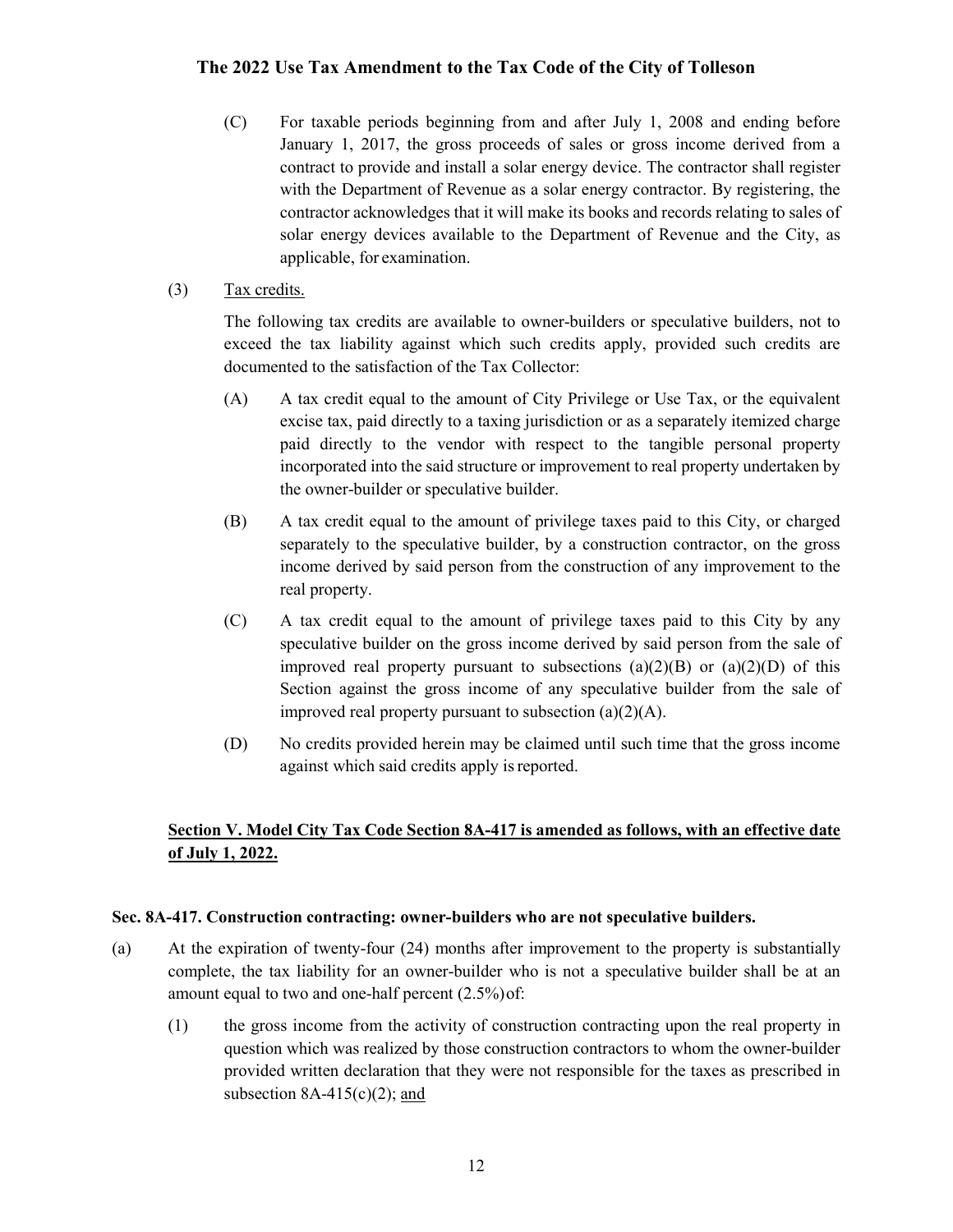- (2) the purchase of tangible personal property for incorporation into any improvement to real property, computed on the sales price.
- (b) For taxable periods beginning from and after July 1, 2008, the portion of gross proceeds of sales or gross income attributable to the actual direct costs of providing architectural or engineering services that are incorporated in a contract is not subject to tax under this section. For the purposes of this subsection, "direct costs" means the portion of the actual costs that are directly expended in providing architectural or engineering services.
- (c) The tax liability of this Section is subject to the following provisions, relating to exemptions, deductions and tax credits:
	- (1) Exemptions.
		- (A) The gross proceeds of sales or gross income attributable to the purchase of machinery, equipment or other tangible personal property that is exempt from or deductible from Privilege or Use Taxunder:
			- (i) Section 8A-465, subsections (g) and  $(p)$
			- (ii) SECTION 8A-660, SUBSECTIONS (G) AND (P)

shall be exempt or deductible, respectively, from the tax imposed by this Section.

- (B) The gross proceeds of sales or gross income received from a contract for the construction of an environmentally controlled facility for the raising of poultry for the production of eggs and the sorting or cooling and packaging of eggs shall be exempt from the tax imposed under this Section.
- (C) The gross proceeds of sales or gross income that is derived from the installation, assembly, repair or maintenance of cleanrooms that are deducted from the tax base of the retail classification pursuant to Section 8A-465, subsection (g) shall be exempt from the tax imposed under this Section.
- (D) The gross proceeds of sales or gross income that is derived from a contract entered into with a person who is engaged in the commercial production of livestock, livestock products or agricultural, horticultural, viticultural or floricultural crops or products in this State for the construction, alteration, repair, improvement, movement, wrecking or demolition or addition to or subtraction from any building, highway, road, excavation, manufactured building or other structure, project, development or improvement used directly and primarily to prevent, monitor, control or reduce air, water or land pollution shall be exempt from the tax imposed under this Section.
- (E) Any amount attributable to development fees that are incurred in relation to the construction, development or improvement of real property and paid by the taxpayer as defined in the Model City Tax Code or by a contractor providing services to the taxpayer shall be exempt from the tax imposed under this Section. For the purposes of this paragraph: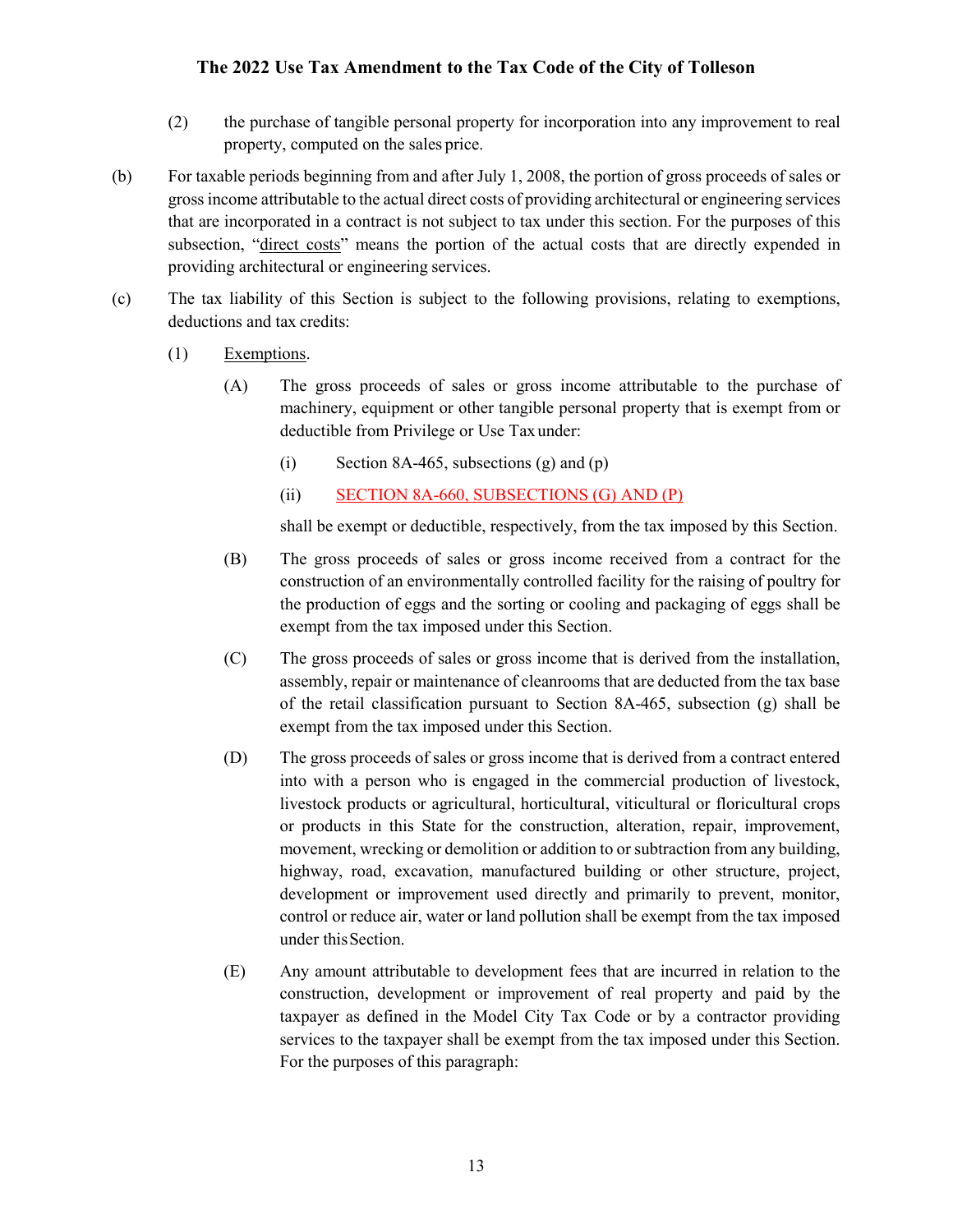- (i) the attributable amount shall not exceed the value of the development fees actually imposed.
- (ii) the attributable amount is equal to the total amount of development fees paid by the taxpayer or by a contractor providing services to the taxpayer and the total development fees credited in exchange for the construction of, contribution to or dedication of real property for providing public infrastructure, public safety or other public services necessary to the development. The real property must be the subject of the development fees.
- (iii) "development fees" meansfeesimposed to offset capital costs of providing public infrastructure, public safety or other public services to a development and authorized pursuant to A.R.S. Sections 9-463.05 and 11- 1102 or A.R.S. Title 48 regardless of the jurisdiction to which the fees are paid.

#### (2) Deductions.

- (A) All amounts subject to the tax shall be allowed a deduction in the amount of thirtyfive percent  $(35%)$ .
- (B) The gross proceeds of sales or gross income that is derived from a contract entered into for the installation, assembly, repair or maintenance of income-producing capital equipment, as defined in Section 8A-110, that is deducted from the retail classification pursuant to Section 8A-465(g), that does not become a permanent attachment to a building, highway, road, railroad, excavation or manufactured building or other structure, project, development or improvement shall be exempt from the tax imposed by this Section. If the ownership of the realty is separate from the ownership of the income-producing capital equipment, the determination as to permanent attachment shall be made as if the ownership was the same. The deduction provided in this paragraph does not include gross proceeds of sales or gross income from that portion of any contracting activity which consists of the development of, or modification to, real property in order to facilitate the installation, assembly, repair, maintenance or removal of the income-producing capital equipment. For purposes of this paragraph, "permanent attachment" means at least one of the following:
	- (i) to be incorporated into real property.
	- (ii) to become so affixed to real property that it becomes part of the real property.
	- (iii) to be so attached to real property that removal would cause substantial damage to the real property from which it isremoved.
- (C) For taxable periods beginning from and after July 1, 2008 and ending before January 1, 2017, the gross proceeds of sales or gross income derived from a contract to provide and install a solar energy device. The contractor shall register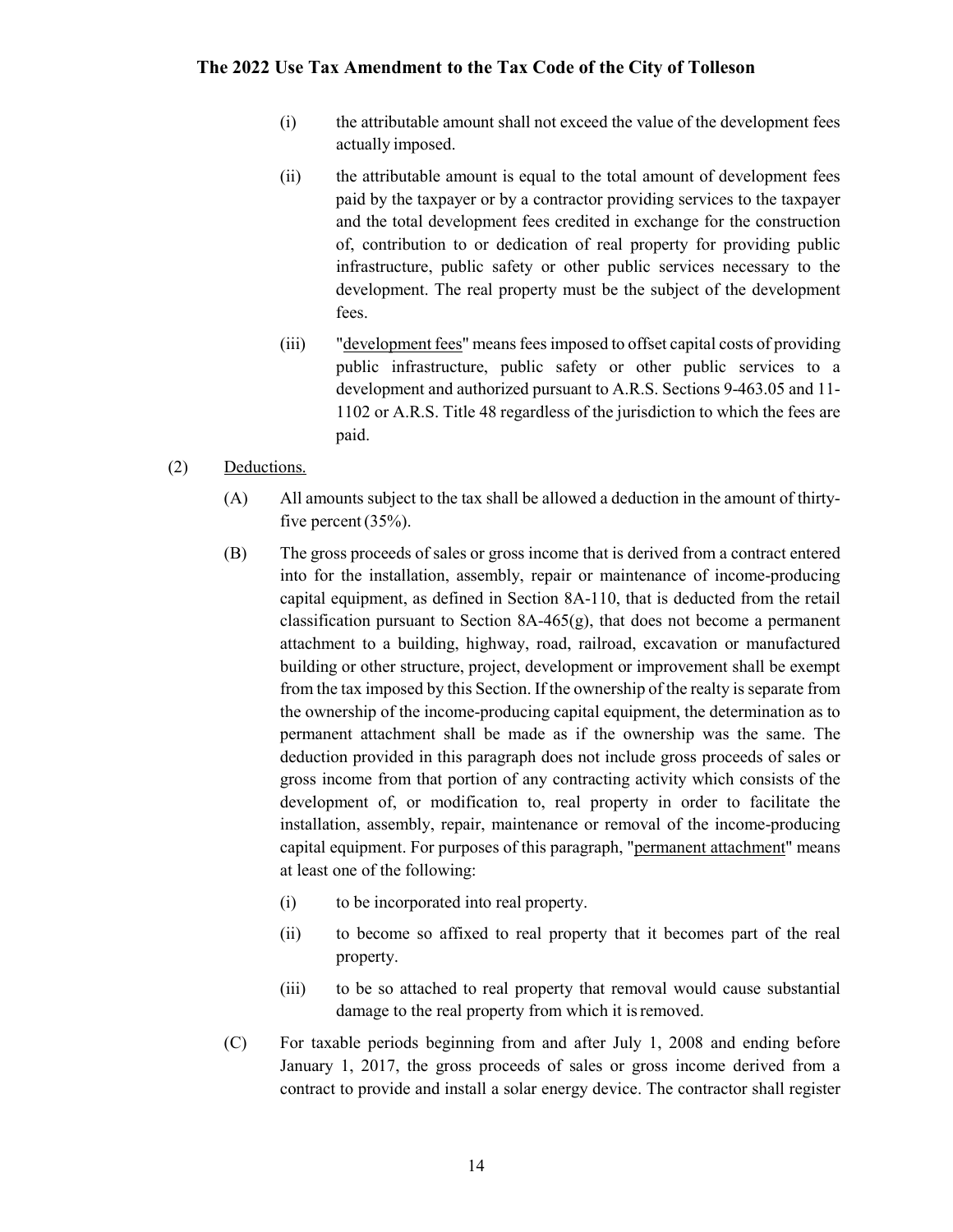with the Department of Revenue as a solar energy contractor. By registering, the contractor acknowledges that it will make its books and records relating to sales of solar energy devices available to the Department of Revenue and the City, as applicable, for examination.

(3) Tax credits.

The following tax credits are available to owner-builders and speculative builders, not to exceed the tax liability against which such credits apply, provided such credits are documented to the satisfaction of the Tax Collector:

- (A) A tax credit equal to the amount of City Privilege or Use Tax, or the equivalent excise tax, paid directly to a taxing jurisdiction or as a separately itemized charge paid directly to the vendor with respect to the tangible personal property incorporated into the said structure or improvement to real property undertaken by the owner-builder or speculative builder.
- (B) A tax credit equal to the amount of privilege taxes paid to this City, or charged separately to the speculative builder, by a construction contractor, on the gross income derived by said person from the construction of any improvement to the real property.
- (C) No credits provided herein may be claimed until such time that the gross income against which said credits apply is reported.
- (d) The limitation period for the assessment of taxes imposed by this Section is measured based upon when such liability is reportable, that is, in the reporting period that encompasses the twenty-fifth (25th) month after said unit or project was substantially complete. Interest and penalties, as provided in Section 8A-540, will be based on reportable date.
- (e) (Reserved)

## **Section VI. Model City Tax Code Section 8A-600 is amended as follows, with an effective date of July 1, 2022.**

## **Sec. 8A-600. USE TAX: DEFINITIONS.**

FOR THE PURPOSES OF THIS ARTICLE ONLY, THE FOLLOWING DEFINITIONS SHALL APPLY, IN ADDITION TO THE DEFINITIONS PROVIDED IN ARTICLE I:

### "ACQUIRE (FOR STORAGE OR USE)" MEANS PURCHASE, RENT, LEASE, OR LICENSE FOR STORAGE OR USE.

"RETAILER" ALSO MEANS ANY PERSON SELLING, RENTING, LICENSING FOR USE, OR LEASING TANGIBLE PERSONAL PROPERTY UNDER CIRCUMSTANCES WHICH WOULD RENDER SUCH TRANSACTIONS SUBJECT TO THE TAXES IMPOSED IN ARTICLE IV, IF SUCH TRANSACTIONS HAD OCCURRED WITHIN THIS CITY.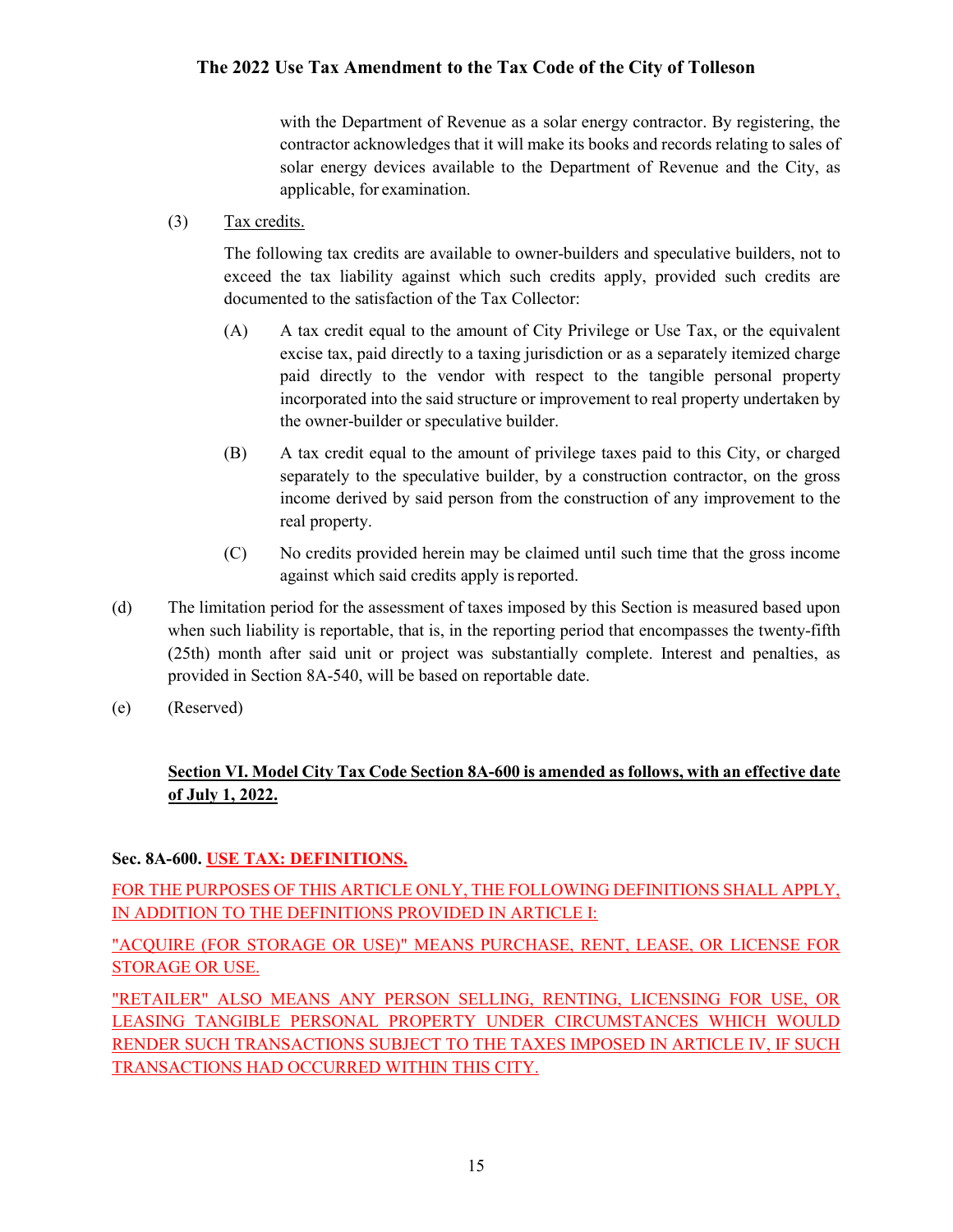"STORAGE (WITHIN THE CITY)" MEANS THE KEEPING OR RETAINING OF TANGIBLE PERSONAL PROPERTY AT A PLACE WITHIN THE CITY FOR ANY PURPOSE, EXCEPT FOR THOSE ITEMS ACQUIRED SPECIFICALLY AND SOLELY FOR THE PURPOSE OF SALE, RENTAL, LEASE, OR LICENSE FOR USE IN THE REGULAR COURSE OF BUSINESS OR FOR THE PURPOSE OF SUBSEQUENT USE SOLELY OUTSIDE THE CITY.

"USE (OF TANGIBLE PERSONAL PROPERTY)" MEANS CONSUMPTION OR EXERCISE OF ANY OTHER RIGHT OR POWER OVER TANGIBLE PERSONAL PROPERTY INCIDENT TO THE OWNERSHIP THEREOF EXCEPT THE HOLDING FOR THE SALE, RENTAL, LEASE, OR LICENSE FOR USE OF SUCH PROPERTY IN THE REGULAR COURSE OF BUSINESS.

## **Section VII. Model City Tax Code Section 8A-610 is amended as follows, with an effective date of July 1, 2022.**

## **Sec. 8A-610. USE TAX: IMPOSITION OF TAX; PRESUMPTION.**

- (a) THERE IS HEREBY LEVIED AND IMPOSED, SUBJECT TO ALL OTHER PROVISIONS OF THIS CHAPTER, AN EXCISE TAX ON THE STORAGE OR USE IN THE CITY OF TANGIBLE PERSONAL PROPERTY, FOR THE PURPOSE OF RAISING REVENUE TO BE USED IN DEFRAYING THE NECESSARY EXPENSES OF THE CITY, SUCH TAXES TO BE COLLECTED BY THE TAX COLLECTOR.
- (b) THE TAX RATE SHALL BE AT AN AMOUNT EQUAL TO TWO AND ONE-HALF PERCENT (2.5%) OF THE:
	- (1) COST OF TANGIBLE PERSONAL PROPERTY ACQUIRED FROM A RETAILER, UPON EVERY PERSON STORING OR USING SUCH PROPERTY IN THIS CITY.
	- (2) GROSS INCOME FROM THE BUSINESS ACTIVITY UPON EVERY PERSON MEETING THE REQUIREMENTS OF SUBSECTION 8A-620(B) OR (C) WHO IS ENGAGED OR CONTINUING IN THE BUSINESS ACTIVITY OF SALES, RENTALS, LEASES, OR LICENSES OF TANGIBLE PERSONAL PROPERTY TO PERSONS WITHIN THE CITY FOR STORAGE OR USE WITHIN THE CITY, TO THE EXTENT THAT TAX HAS BEEN COLLECTED UPON SUCH TRANSACTION.
	- (3) COST OF THE TANGIBLE PERSONAL PROPERTY PROVIDED UNDER THE CONDITIONS OF A WARRANTY, MAINTENANCE, OR SERVICE CONTRACT.
	- (4) COST OF COMPLIMENTARY ITEMS PROVIDED TO PATRONS WITHOUT ITEMIZED CHARGE BY A RESTAURANT, HOTEL, OR OTHER BUSINESS.
	- (5) COST OF FOOD CONSUMED BY THE OWNER OR BY EMPLOYEES OR AGENTS OF THE OWNER OF A RESTAURANT OR BAR SUBJECT TO THE PROVISIONS OF SECTION 8A-455 OF THIS CHAPTER.
- (c) IT SHALL BE PRESUMED THAT ALL TANGIBLE PERSONAL PROPERTY ACQUIRED BY ANY PERSON WHO AT THE TIME OF SUCH ACQUISITION RESIDES IN THE CITY IS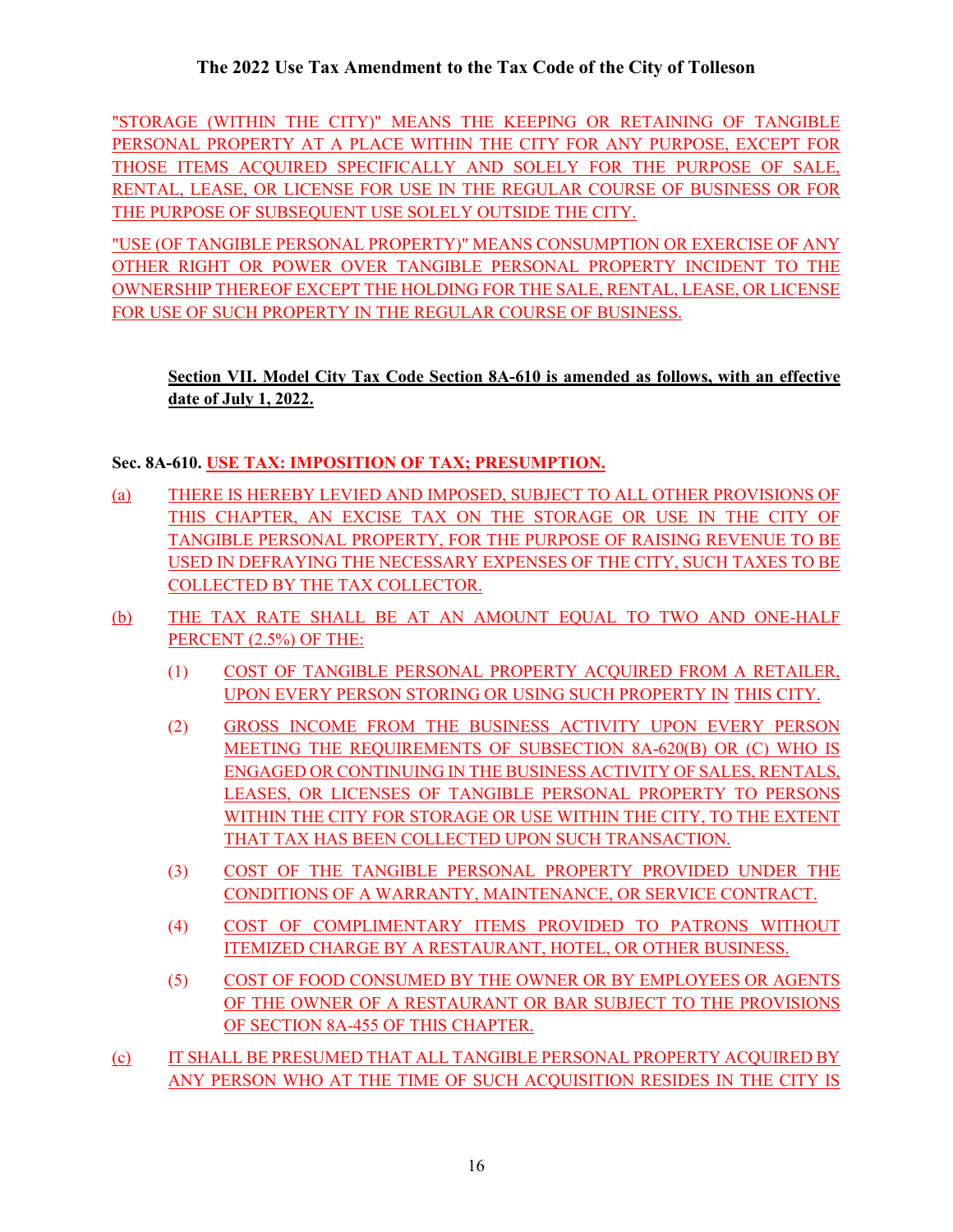ACQUIRED FOR STORAGE OR USE IN THIS CITY, UNTIL THE CONTRARY IS ESTABLISHED BY THE TAXPAYER.

- (d) EXCLUSIONS. FOR THE PURPOSES OF THIS ARTICLE, THE ACQUISITION OF THE FOLLOWING SHALL NOT BE DEEMED TO BE THE PURCHASE, RENTAL, LEASE, OR LICENSE OF TANGIBLE PERSONAL PROPERTY FOR STORAGE OR USE WITHIN THE CITY:
	- (1) STOCKS, BONDS, OPTIONS, OR OTHER SIMILAR MATERIALS.
	- (2) LOTTERY TICKETS OR SHARES SOLD PURSUANT TO ARTICLE I, CHAPTER 5, TITLE 5, ARIZONA REVISED STATUTES.
	- (3) PLATINUM, BULLION, OR MONETIZED BULLION, EXCEPT MINTED OR MANUFACTURED COINS TRANSFERRED OR ACQUIRED PRIMARILY FOR THEIR NUMISMATIC VALUE AS PRESCRIBED BY REGULATION.
- (e) NOTWITHSTANDING THE PROVISIONS OF SUBSECTION (A) ABOVE, WHEN THE AMOUNT SUBJECT TO THE TAX FOR ANY SINGLE ITEM OF TANGIBLE PERSONAL PROPERTY EXCEEDS FIVE THOUSAND DOLLARS (\$5,000.00), THE TWO AND ONE-HALF PERCENT (2.5%) TAX RATE SHALL APPLY TO THE FIRST \$5,000.00. ABOVE \$5,000.00, THE MEASURE OF TAX SHALL BE AT A RATE OF TWO PERCENT (2%).
- (f) (RESERVED)

**Section VIII. Model City Tax Code Section 8A-620 is amended as follows, with an effective date of July 1, 2022.**

## **Sec. 8A-620. USE TAX: LIABILITY FOR TAX.**

THE FOLLOWING PERSONS SHALL BE DEEMED LIABLE FOR THE TAX IMPOSED BY THIS ARTICLE; AND SUCH LIABILITY SHALL NOT BE EXTINGUISHED UNTIL THE TAX HAS BEEN PAID TO THIS CITY, EXCEPT THAT A RECEIPT FROM A RETAILER SEPARATELY CHARGING THE TAX IMPOSED BY THIS CHAPTER IS SUFFICIENT TO RELIEVE THE PERSON ACQUIRING SUCH PROPERTY FROM FURTHER LIABILITY FOR THE TAX TO WHICH THE RECEIPT REFERS:

- (a) ANY PERSON WHO ACQUIRES TANGIBLE PERSONAL PROPERTY FROM A RETAILER, WHETHER OR NOT SUCH RETAILER IS LOCATED IN THIS CITY, WHEN SUCH PERSON STORES OR USES SAID PROPERTY WITHIN THE CITY.
- (b) ANY RETAILER NOT LOCATED WITHIN THE CITY, SELLING, RENTING, LEASING, OR LICENSING TANGIBLE PERSONAL PROPERTY FOR STORAGE OR USE OF SUCH PROPERTY WITHIN THE CITY, MAY OBTAIN A LICENSE FROM THE TAX COLLECTOR AND COLLECT THE USE TAX ON SUCH TRANSACTIONS. SUCH RETAILER SHALL BE LIABLE FOR THE USE TAX TO THE EXTENT SUCH USE TAX IS COLLECTED FROM HIS CUSTOMERS.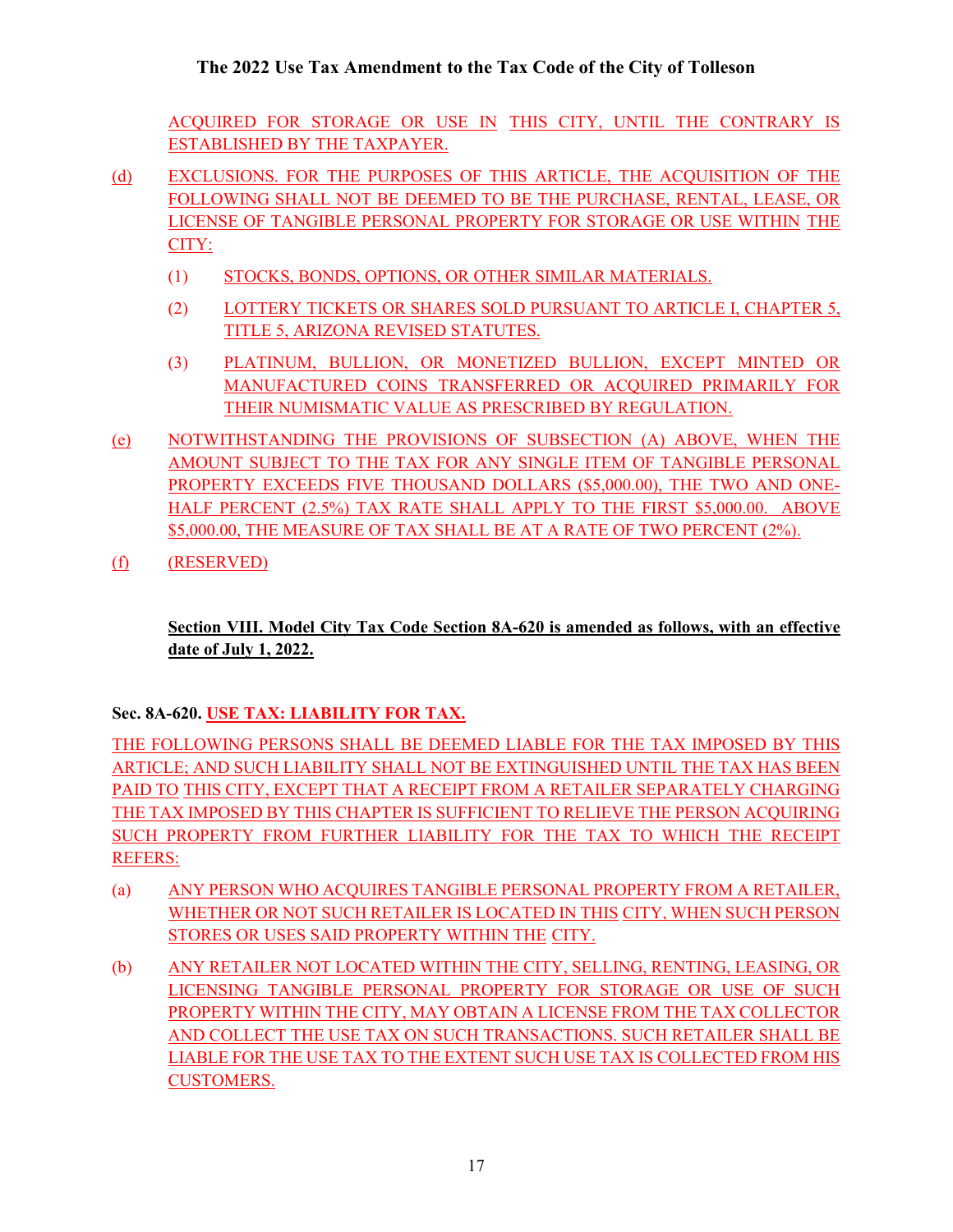- (c) EVERY AGENT WITHIN THE CITY OF ANY RETAILER NOT MAINTAINING AN OFFICE OR PLACE OF BUSINESS IN THIS CITY, WHEN SUCH PERSON SELLS, RENTS, LEASES, OR LICENSES TANGIBLE PERSONAL PROPERTY FOR STORAGE OR USE IN THIS CITY SHALL, AT THE TIME OF SUCH TRANSACTION, COLLECT AND BE LIABLE FOR THE TAX IMPOSED BY THIS ARTICLE UPON THE STORAGE OR USE OF THE PROPERTY SO TRANSFERRED, UNLESS SUCH RETAILER OR AGENT IS LIABLE FOR AN EQUIVALENT EXCISE TAX UPON THE TRANSACTION.
- (d) ANY PERSON WHO ACQUIRES TANGIBLE PERSONAL PROPERTY FROM A RETAILER LOCATED IN THE CITY AND SUCH PERSON CLAIMS TO BE EXEMPT FROM THE CITY PRIVILEGE OR USE TAX AT THE TIME OF THE TRANSACTION, AND UPON WHICH NO CITY PRIVILEGE TAX WAS CHARGED OR PAID, WHEN SUCH CLAIM IS NOT SUSTAINABLE.
- (e) EVERY PERSON STORING OR USING TANGIBLE PERSONAL PROPERTY UNDER THE CONDITIONS OF A WARRANTY, MAINTENANCE, OR SERVICE CONTRACT.

## **Section IX. Model City Tax Code Section 8A-630 is amended as follows, with an effective date of July 1, 2022.**

## **Sec. 8A-630. USE TAX: RECORDKEEPING REQUIREMENTS.**

ALL DEDUCTIONS, EXCLUSIONS, EXEMPTIONS, AND CREDITS PROVIDED IN THIS ARTICLE ARE CONDITIONAL UPON ADEQUATE PROOF OF DOCUMENTATION AS REQUIRED BY ARTICLE III OR ELSEWHERE IN THIS CHAPTER.

**Section X. Model City Tax Code Section 8A-640 is amended as follows, with an effective date of July 1, 2022.**

## **Sec. 8A-640. USE TAX: CREDIT FOR EQUIVALENT EXCISE TAXES PAID ANOTHER JURISDICTION.**

IN THE EVENT THAT AN EQUIVALENT EXCISE TAX HAS BEEN LEVIED AND PAID UPON TANGIBLE PERSONAL PROPERTY WHICH IS ACQUIRED TO BE STORED OR USED WITHIN THIS CITY, FULL CREDIT FOR ANY AND ALL SUCH TAXES SO PAID SHALL BE ALLOWED BY THE TAX COLLECTOR BUT ONLY TO THE EXTENT USE TAX IS IMPOSED UPON THAT TRANSACTION BY THIS ARTICLE.

## **Section XI. Model City Tax Code Section 8A-650 is amended as follows, with an effective date of July 1, 2022.**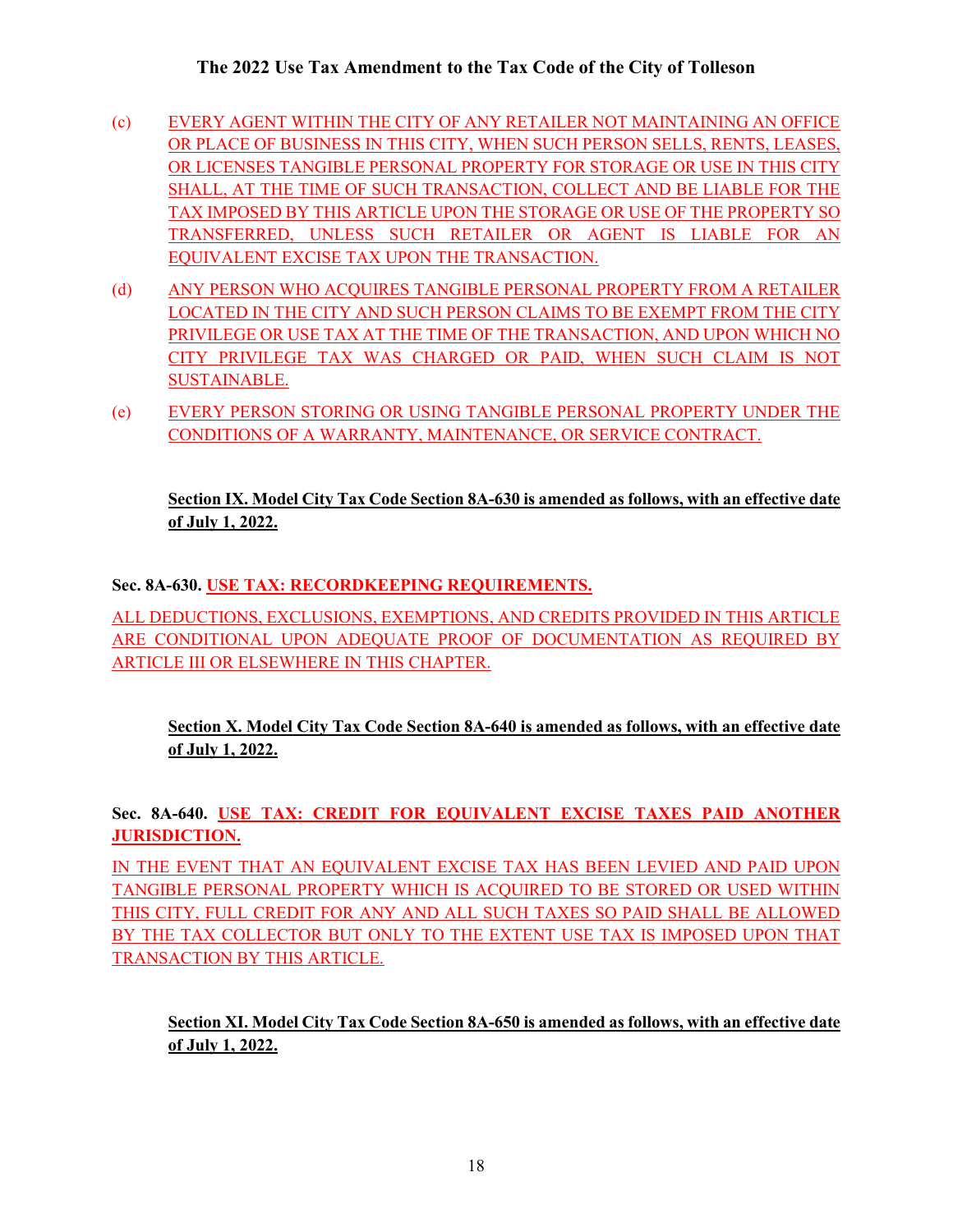**Sec. 8A-650. USE TAX: EXCLUSION WHEN ACQUISITION SUBJECT TO USE TAX IS TAXED OR TAXABLE ELSEWHERE IN THIS CHAPTER; LIMITATION.**

THE TAX LEVIED BY THIS ARTICLE DOES NOT APPLY TO THE STORAGE OR USE IN THIS CITY OF TANGIBLE PERSONAL PROPERTY ACQUIRED IN THIS CITY, THE GROSS INCOME FROM THE SALE, RENTAL, LEASE, OR LICENSE OF WHICH WERE INCLUDED IN THE MEASURE OF THE TAX IMPOSED BY ARTICLE IV OF THIS CHAPTER; PROVIDED, HOWEVER, THAT ANY PERSON WHO HAS ACQUIRED TANGIBLE PERSONAL PROPERTY FROM A VENDOR IN THIS CITY WITHOUT PAYING THE CITY PRIVILEGE TAX BECAUSE OF A REPRESENTATION TO THE VENDOR THAT THE PROPERTY WAS NOT SUBJECT TO SUCH TAX, WHEN SUCH CLAIM IS NOT SUSTAINABLE, MAY NOT CLAIM THE EXCLUSION FROM SUCH USE TAX PROVIDED BY THIS SECTION.

## **Section XII. Model City Tax Code Section 8A-660 is amended as follows, with an effective date of July 1, 2022.**

## **Sec. 8A-660. USE TAX: EXEMPTIONS.**

THE STORAGE OR USE IN THIS CITY OF THE FOLLOWING TANGIBLE PERSONAL PROPERTY IS EXEMPT FROM THE USE TAX IMPOSED BY THIS ARTICLE:

- (a) TANGIBLE PERSONAL PROPERTY BROUGHT INTO THE CITY BY AN INDIVIDUAL WHO WAS NOT A RESIDENT OF THE CITY AT THE TIME THE PROPERTY WAS ACQUIRED FOR HIS OWN USE, IF THE FIRST ACTUAL USE OF SUCH PROPERTY WAS OUTSIDE THE CITY, UNLESS SUCH PROPERTY IS USED IN CONDUCTING A BUSINESS IN THIS CITY.
- (b) TANGIBLE PERSONAL PROPERTY, THE VALUE OF WHICH DOES NOT EXCEED THE AMOUNT OF ONE THOUSAND DOLLARS (\$1,000) PER ITEM, ACQUIRED BY AN INDIVIDUAL OUTSIDE THE LIMITS OF THE CITY FOR HIS PERSONAL USE AND ENJOYMENT.
- (c) CHARGES FOR DELIVERY, INSTALLATION, OR OTHER CUSTOMER SERVICES, AS PRESCRIBED BY REGULATION.
- (d) CHARGES FOR REPAIR SERVICES, AS PRESCRIBED BY REGULATION.
- (e) SEPARATELY ITEMIZED CHARGES FOR WARRANTY, MAINTENANCE, AND SERVICE CONTRACTS.
- (f) PROSTHETICS.
- (g) INCOME-PRODUCING CAPITAL EQUIPMENT.
- (h) RENTAL EQUIPMENT AND RENTAL SUPPLIES.
- (i) MINING AND METALLURGICAL SUPPLIES.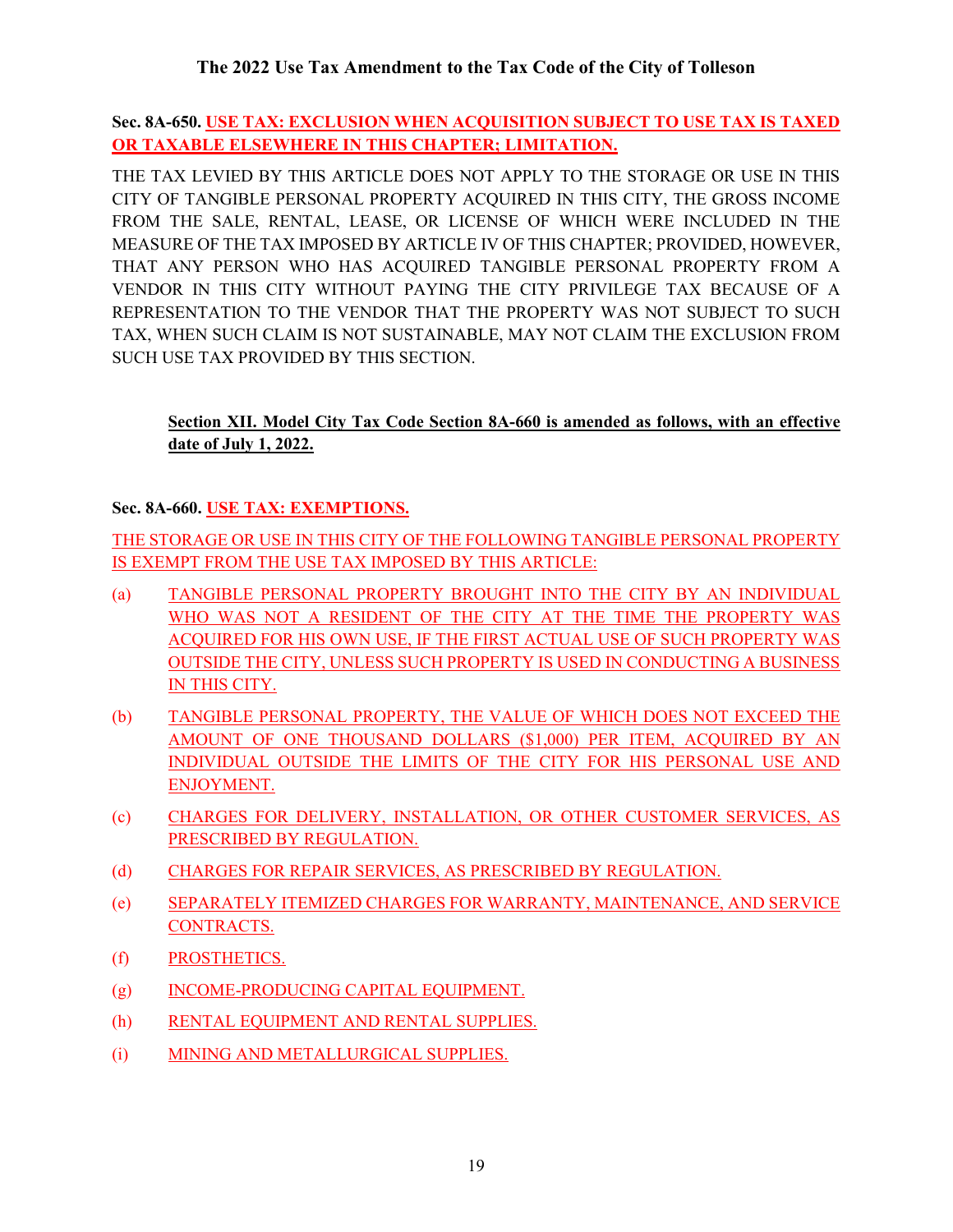- (j) MOTOR VEHICLE FUEL AND USE FUEL WHICH ARE USED UPON THE HIGHWAYS OF THIS STATE AND UPON WHICH A TAX HAS BEEN IMPOSED UNDER THE PROVISIONS OF ARTICLE I OR II, CHAPTER 16[, TITLE 28,](http://www.azleg.gov/ArizonaRevisedStatutes.asp?Title=28) ARIZONA REVISED STATUTES.
- (k) TANGIBLE PERSONAL PROPERTY PURCHASED BY:
	- (1) A CONSTRUCTION CONTRACTOR, BUT NOT AN OWNER-BUILDER, WHEN SUCH PERSON HOLDS A VALID PRIVILEGE LICENSE FOR ENGAGING OR CONTINUING IN THE BUSINESS OF CONSTRUCTION CONTRACTING, AND WHERE THE PROPERTY ACQUIRED IS INCORPORATED INTO ANY STRUCTURE OR IMPROVEMENT TO REAL PROPERTY IN FULFILLMENT OF A CONSTRUCTION CONTRACT.
	- (2) A PERSON THAT IS NOT SUBJECT TO TAX UNDER SECTION 415(B)(12) AND THAT HAS BEEN PROVIDED A COPY OF A CERTIFICATE UNDER A.R.S. SECTION 42-5009, SUBSECTION L, IF THE PROPERTY SO SOLD IS INCORPORATED OR FABRICATED BY THE PERSON INTO THE REAL PROPERTY, STRUCTURE, PROJECT, DEVELOPMENT OR IMPROVEMENT DESCRIBED IN THE CERTIFICATE.
- (l) SALES OF MOTOR VEHICLES TO NONRESIDENTS OF THIS STATE FOR USE OUTSIDE THIS STATE IF THE VENDOR SHIPS OR DELIVERS THE MOTOR VEHICLE TO A DESTINATION OUTSIDE THIS STATE.
- (m) TANGIBLE PERSONAL PROPERTY WHICH DIRECTLY ENTERS INTO AND BECOMES AN INGREDIENT OR COMPONENT PART OF A PRODUCT SOLD IN THE REGULAR COURSE OF THE BUSINESS OF JOB PRINTING, MANUFACTURING, OR PUBLICATION OF NEWSPAPERS, MAGAZINES OR OTHER PERIODICALS. TANGIBLE PERSONAL PROPERTY WHICH IS CONSUMED OR USED UP IN A MANUFACTURING, JOB PRINTING, PUBLISHING, OR PRODUCTION PROCESS IS NOT AN INGREDIENT NOR COMPONENT PART OF A PRODUCT.
- (n) RENTAL, LEASING, OR LICENSING FOR USE OF FILM, TAPE, OR SLIDES BY A THEATER OR OTHER PERSON TAXED UNDER SECTION 8A-410, OR BY A RADIO STATION, TELEVISION STATION, OR SUBSCRIPTION TELEVISION SYSTEM.
- (o) FOOD SERVED TO PATRONS FOR A CONSIDERATION BY ANY PERSON ENGAGED IN A BUSINESS PROPERLY LICENSED AND TAXED UNDER SECTION 8A-455, BUT NOT FOOD CONSUMED BY OWNERS, AGENTS, OR EMPLOYEES OF SUCH BUSINESS.
- (p) TANGIBLE PERSONAL PROPERTY ACQUIRED BY A QUALIFYING HOSPITAL, QUALIFYING COMMUNITY HEALTH CENTER OR A QUALIFYING HEALTH CARE ORGANIZATION, EXCEPT WHEN THE PROPERTY IS IN FACT USED IN ACTIVITIES RESULTING IN GROSS INCOME FROM UNRELATED BUSINESS INCOME AS THAT TERM IS DEFINED IN 26 U.S.C. SECTION 512.
- (q) (RESERVED)
- (r) (RESERVED)
	- (1) (RESERVED)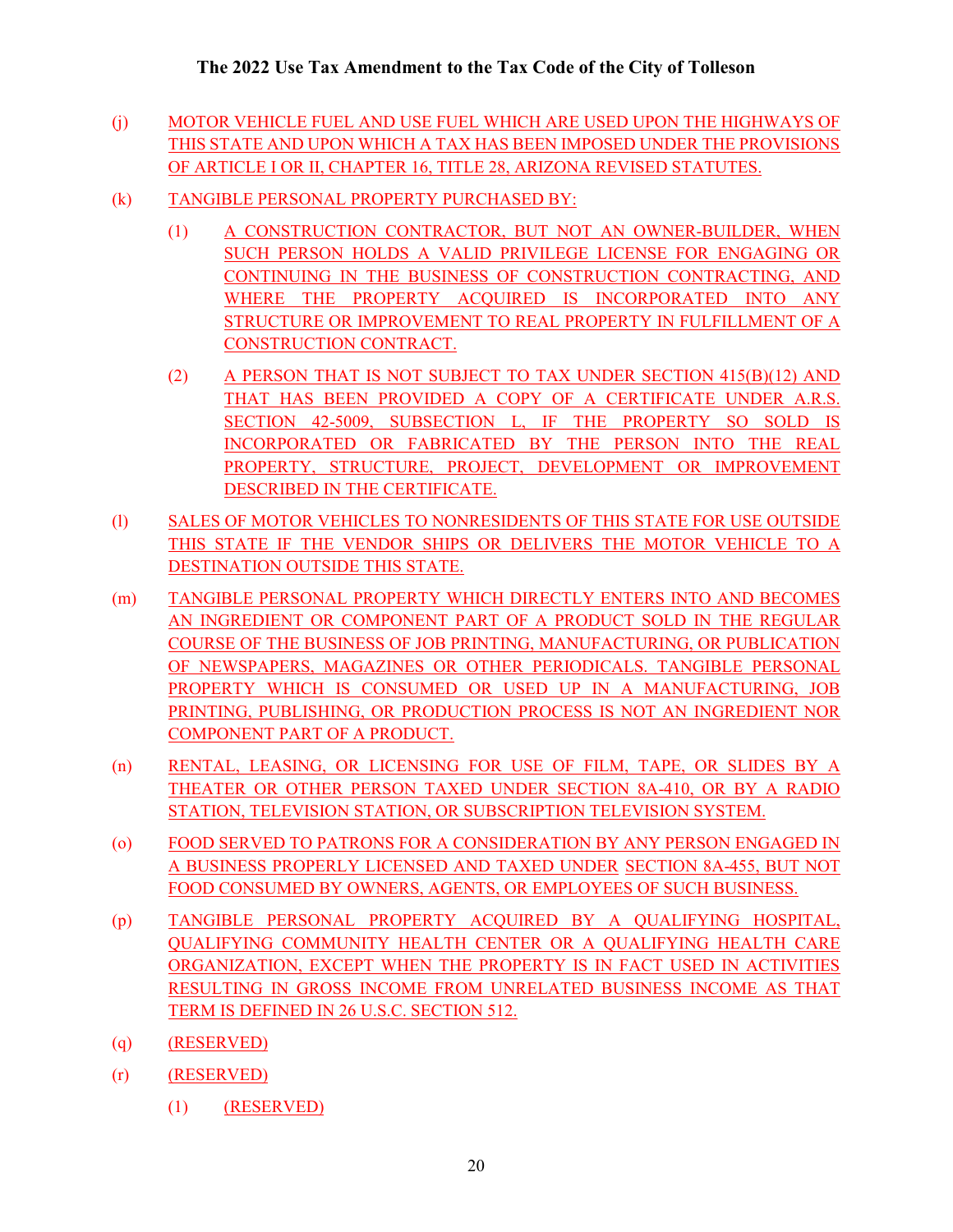- (2) (RESERVED)
- (3) (RESERVED)
- (4) (RESERVED)
- (s) GROUNDWATER MEASURING DEVICES REQUIRED BY A.R.S. SECTION 45-604.
- (t) (RESERVED)
- (u) AIRCRAFT ACQUIRED FOR USE OUTSIDE THE STATE, AS PRESCRIBED BY REGULATION.
- (v) SALES OF FOOD PRODUCTS BY PRODUCERS AS PROVIDED FOR BY A.R.S. SECTIONS 3-561, 3-562 AND 3-563.
- (w) (RESERVED)
- (x) FOOD AND DRINK PROVIDED BY A PERSON WHO IS ENGAGED IN BUSINESS THAT IS CLASSIFIED UNDER THE RESTAURANT CLASSIFICATION WITHOUT MONETARY CHARGE TO ITS EMPLOYEES FOR THEIR OWN CONSUMPTION ON THE PREMISES DURING SUCH EMPLOYEES' HOURS OF EMPLOYMENT.
- (y) (RESERVED)
- (z) TANGIBLE PERSONAL PROPERTY USED OR STORED BY THIS CITY.
- (aa) TANGIBLE PERSONAL PROPERTY USED IN REMEDIATION CONTRACTING AS DEFINED IN SECTION 8A-100 AND REGULATION 8A-100.5.
- (bb) MATERIALS THAT ARE PURCHASED BY OR FOR PUBLICLY FUNDED LIBRARIES INCLUDING SCHOOL DISTRICT LIBRARIES, CHARTER SCHOOL LIBRARIES, COMMUNITY COLLEGE LIBRARIES, STATE UNIVERSITY LIBRARIES OR FEDERAL, STATE, COUNTY OR MUNICIPAL LIBRARIES FOR USE BY THE PUBLIC AS FOLLOWS:
	- (1) PRINTED OR PHOTOGRAPHIC MATERIALS.
	- (2) ELECTRONIC OR DIGITAL MEDIA MATERIALS.
- (cc) FOOD, BEVERAGES, CONDIMENTS AND ACCESSORIES USED FOR SERVING FOOD AND BEVERAGES BY A COMMERCIAL AIRLINE, AS DEFINED IN A.R.S. SECTION 42- 5061, THAT SERVES THE FOOD AND BEVERAGES TO ITS PASSENGERS, WITHOUT ADDITIONAL CHARGE, FOR CONSUMPTION IN FLIGHT. FOR THE PURPOSES OF THIS SUBSECTION, "ACCESSORIES" MEANS PAPER PLATES, PLASTIC EATING UTENSILS, NAPKINS, PAPER CUPS, DRINKING STRAWS, PAPER SACKS OR OTHER DISPOSABLE CONTAINERS, OR OTHER ITEMS WHICH FACILITATE THE CONSUMPTION OF THE FOOD.
- (dd) WIRELESS TELECOMMUNICATION EQUIPMENT THAT IS HELD FOR SALE OR TRANSFER TO A CUSTOMER AS AN INDUCEMENT TO ENTER INTO OR CONTINUE A CONTRACT FOR TELECOMMUNICATION SERVICES THAT ARE TAXABLE UNDER SECTION 8A-470.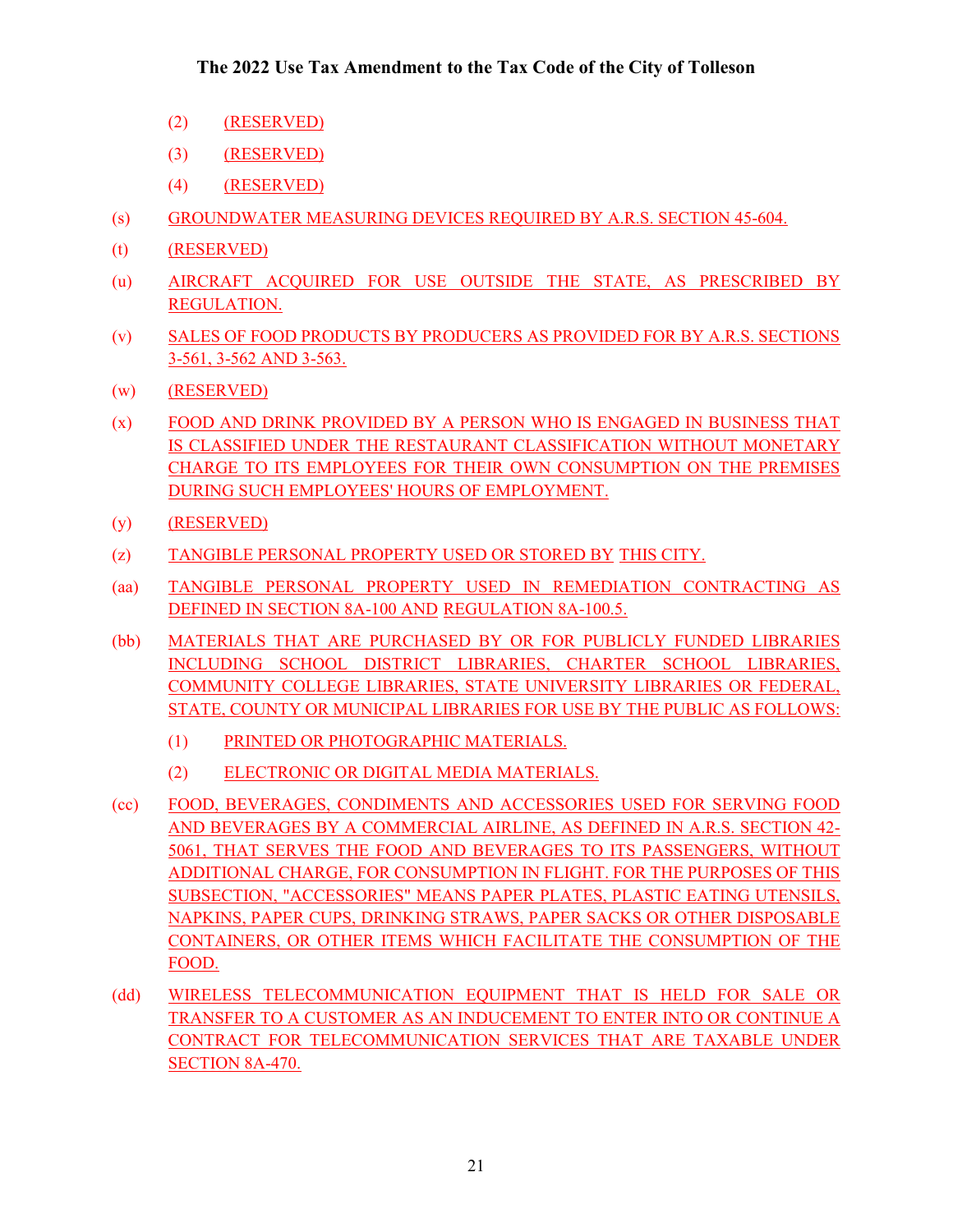- (ee) TANGIBLE PERSONAL PROPERTY SOLD BY A NONPROFIT ORGANIZATION THAT IS EXEMPT FROM TAXATION UNDER SECTION 501(C)(3), 501(C)(4) OR 501(C)(6) OF THE INTERNAL REVENUE CODE, IF THE ORGANIZATION IS ASSOCIATED WITH A MAJOR LEAGUE BASEBALL TEAM OR A NATIONAL TOURING PROFESSIONAL GOLFING ASSOCIATION, AND NO PART OF THE ORGANIZATION'S NET EARNINGS INURES TO THE BENEFIT OF ANY PRIVATE SHAREHOLDER OR INDIVIDUAL. THIS PARAGRAPH DOES NOT APPLY TO AN ORGANIZATION THAT IS OWNED, MANAGED OR CONTROLLED, IN WHOLE OR IN PART, BY A MAJOR LEAGUE BASEBALL TEAM, OR ITS OWNERS, OFFICERS, EMPLOYEES OR AGENTS, OR BY A MAJOR LEAGUE BASEBALL ASSOCIATION OR PROFESSIONAL GOLFING ASSOCIATION, OR ITS OWNERS, OFFICERS, EMPLOYEES OR AGENTS, UNLESS THE ORGANIZATION CONDUCTED OR OPERATED EXHIBITION EVENTS IN THIS STATE BEFORE JANUARY 1, 2018 THAT WERE EXEMPT FROM TRANSACTION PRIVILEGE TAX UNDER A.R.S. SECTION 42-5073.
- (ff) ALTERNATIVE FUEL AS DEFINED IN A.R.S. SECTION 1-215, BY A USED OIL FUEL BURNER WHO HAS RECEIVED A DEPARTMENT OF ENVIRONMENTAL QUALITY PERMIT TO BURN USED OIL OR USED OIL FUEL UNDER A.R.S. SECTIONS 49-426 OR 49-480.
- (gg) FOOD, BEVERAGES, CONDIMENTS AND ACCESSORIES PURCHASED BY OR FOR A PUBLIC EDUCATIONAL ENTITY, PURSUANT TO ANY OF THE PROVISIONS OF TITLE 15, ARIZONA REVISED STATUTES, INCLUDING A REGULARLY ORGANIZED PRIVATE OR PAROCHIAL SCHOOL THAT OFFERS AN EDUCATIONAL PROGRAM FOR GRADE TWELVE (12) OR UNDER WHICH MAY BE ATTENDED IN SUBSTITUTION FOR A PUBLIC SCHOOL PURSUANT TO A.R.S. 15-802; TO THE EXTENT SUCH ITEMS ARE TO BE PREPARED OR SERVED TO INDIVIDUALS FOR CONSUMPTION ON THE PREMISES OF A PUBLIC EDUCATIONAL ENTITY DURING SCHOOL HOURS. FOR THE PURPOSES OF THIS SUBSECTION, "ACCESSORIES" MEANS PAPER PLATES, PLASTIC EATING UTENSILS, NAPKINS, PAPER CUPS, DRINKING STRAWS, PAPER SACKS OR OTHER DISPOSABLE CONTAINERS, OR OTHER ITEMS WHICH FACILITATE THE CONSUMPTION OF THE FOOD.
- (hh) PERSONAL HYGIENE ITEMS PURCHASED BY A PERSON ENGAGED IN THE BUSINESS OF AND SUBJECT TO TAX UNDER SECTION 8A-444 OF THIS CODE IF THE TANGIBLE PERSONAL PROPERTY IS FURNISHED WITHOUT ADDITIONAL CHARGE TO AND INTENDED TO BE CONSUMED BY THE PERSON DURING HIS OCCUPANCY.
- (ii) THE DIVERSION OF GAS FROM A PIPELINE BY A PERSON ENGAGED IN THE BUSINESS OF OPERATING A NATURAL OR ARTIFICIAL GAS PIPELINE, FOR THE SOLE PURPOSE OF FUELING COMPRESSOR EQUIPMENT TO PRESSURIZE THE PIPELINE, IS NOT A SALE OF THE GAS TO THE OPERATOR OF THE PIPELINE.
- (ii) FOOD, BEVERAGES, CONDIMENTS AND ACCESSORIES PURCHASED BY OR FOR A NONPROFIT CHARITABLE ORGANIZATION THAT HAS QUALIFIED AS AN EXEMPT ORGANIZATION UNDER 26 U.S.C SECTION 501(C)(3) AND REGULARLY SERVES MEALS TO THE NEEDY AND INDIGENT ON A CONTINUING BASIS AT NO COST. FOR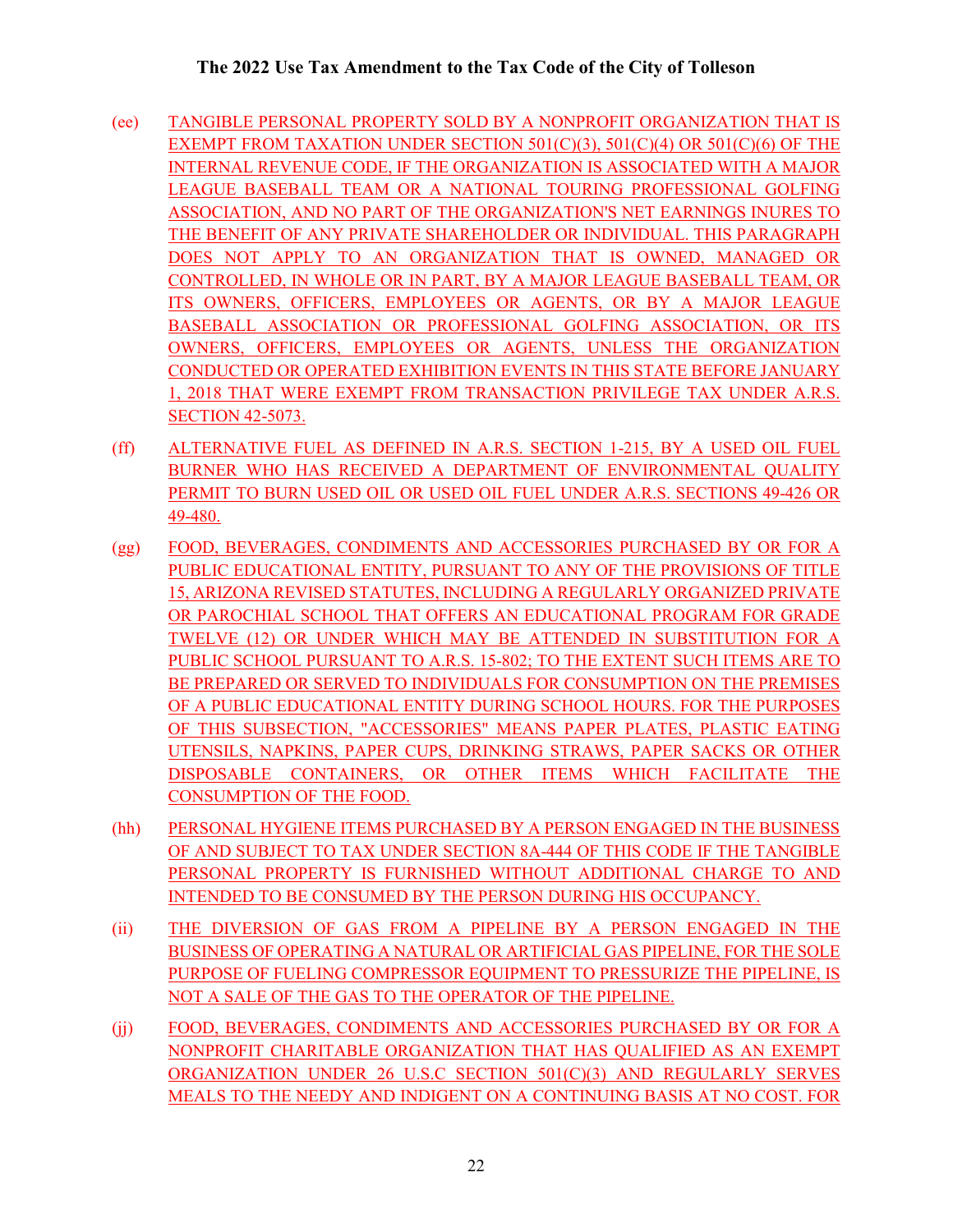THE PURPOSES OF THIS SUBSECTION, "ACCESSORIES" MEANS PAPER PLATES, PLASTIC EATING UTENSILS, NAPKINS, PAPER CUPS, DRINKING STRAWS, PAPER SACKS OR OTHER DISPOSABLE CONTAINERS, OR OTHER ITEMS WHICH FACILITATE THE CONSUMPTION OF THE FOOD.

- (kk) SALES OF MOTOR VEHICLES THAT USE ALTERNATIVE FUEL IF SUCH VEHICLE WAS MANUFACTURED AS A DIESEL FUEL VEHICLE AND CONVERTED TO OPERATE ON ALTERNATIVE FUEL AND SALES OF EQUIPMENT THAT IS INSTALLED IN A CONVENTIONAL DIESEL FUEL MOTOR VEHICLE TO CONVERT THE VEHICLE TO OPERATE ON AN ALTERNATIVE FUEL, AS DEFINED IN A.R.S. SECTION 1-215.
- (ll) THE STORAGE, USE OR CONSUMPTION OF TANGIBLE PERSONAL PROPERTY IN THE CITY BY A SCHOOL DISTRICT OR CHARTER SCHOOL.
- (mm) RENEWABLE ENERGY CREDITS OR ANY OTHER UNIT CREATED TO TRACK ENERGY DERIVED FROM RENEWABLE ENERGY RESOURCES. FOR THE PURPOSES OF THIS PARAGRAPH, "RENEWABLE ENERGY CREDIT" MEANS A UNIT CREATED ADMINISTRATIVELY BY THE CORPORATION COMMISSION OR GOVERNING BODY OF A PUBLIC POWER UTILITY TO TRACK KILOWATT HOURS OF ELECTRICITY DERIVED FROM A RENEWABLE ENERGY RESOURCE OR THE KILOWATT HOUR EQUIVALENT OF CONVENTIONAL ENERGY RESOURCES DISPLACED BY DISTRIBUTED RENEWABLE ENERGY RESOURCES.
- (nn) MAGAZINES OR OTHER PERIODICALS OR OTHER PUBLICATIONS BY THIS STATE TO ENCOURAGE TOURIST TRAVEL.
- (oo) PAPER MACHINE CLOTHING, SUCH AS FORMING FABRICS AND DRYER FELTS, SOLD TO A PAPER MANUFACTURER AND DIRECTLY USED OR CONSUMED IN PAPER MANUFACTURING.
- (pp) OVERHEAD MATERIALS OR OTHER TANGIBLE PERSONAL PROPERTY THAT IS USED IN PERFORMING A CONTRACT BETWEEN THE UNITED STATES GOVERNMENT AND A MANUFACTURER, MODIFIER, ASSEMBLER OR REPAIRER, INCLUDING PROPERTY USED IN PERFORMING A SUBCONTRACT WITH A GOVERNMENT CONTRACTOR WHO IS A MANUFACTURER, MODIFIER, ASSEMBLER OR REPAIRER, TO WHICH TITLE PASSES TO THE GOVERNMENT UNDER THE TERMS OF THE CONTRACT OR SUBCONTRACT.
- (qq) COAL, PETROLEUM, COKE, NATURAL GAS, VIRGIN FUEL OIL AND ELECTRICITY SOLD TO A QUALIFIED ENVIRONMENTAL TECHNOLOGY MANUFACTURER, PRODUCER OR PROCESSOR AS DEFINED IN A.R.S. SECTION 41-1514.02 AND DIRECTLY USED OR CONSUMED IN THE GENERATION OR PROVISION OF ON-SITE POWER OR ENERGY SOLELY FOR ENVIRONMENTAL TECHNOLOGY MANUFACTURING, PRODUCING OR PROCESSING OR ENVIRONMENTAL PROTECTION. THIS PARAGRAPH SHALL APPLY FOR TWENTY (20), FULL CONSECUTIVE CALENDAR OR FISCAL YEARS FROM THE DATE THE FIRST PAPER MANUFACTURING MACHINE IS PLACED IN SERVICE. IN THE CASE OF AN ENVIRONMENTAL TECHNOLOGY MANUFACTURER, PRODUCER OR PROCESSOR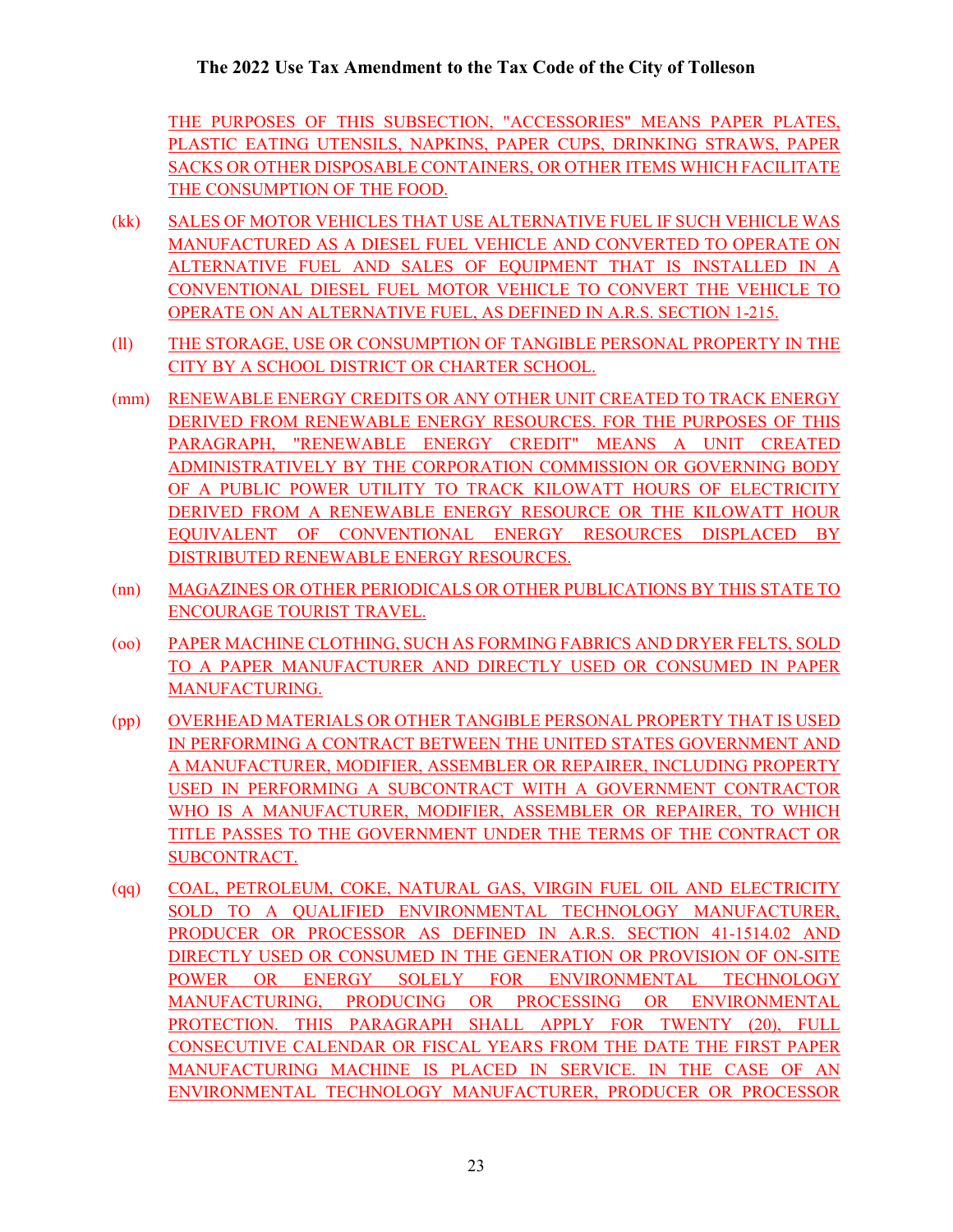WHO DOES NOT MANUFACTURE PAPER, THE TIME PERIOD SHALL BEGIN WITH THE DATE THE FIRST MANUFACTURING, PROCESSING OR PRODUCTION EQUIPMENT IS PLACED IN SERVICE.

- (rr) MACHINERY, EQUIPMENT, MATERIALS AND OTHER TANGIBLE PERSONAL PROPERTY USED DIRECTLY AND PREDOMINANTLY TO CONSTRUCT A QUALIFIED ENVIRONMENTAL TECHNOLOGY MANUFACTURING, PRODUCING OR PROCESSING FACILITY AS DESCRIBED IN A.R.S. SECTION 41-1514.02. THIS SUBSECTION APPLIES FOR TEN (10) FULL CONSECUTIVE CALENDAR OR FISCAL YEARS AFTER THE START OF INITIAL CONSTRUCTION.
- (ss) (RESERVED)

## **Section XIII. Model City Tax Code Regulation 8A-115.1 is amended as follows, with an effective date of July 1, 2022.**

### **Reg. 8A-115.1. Computer hardware, software, and data services.**

- (a) Definitions.
	- (1) "Computer Hardware" (also called "computer equipment" or "peripherals") is the components and accessories which constitute the physical computer assembly, including but not limited to: central processing unit, keyboard, console, monitor, memory unit, disk drive, tape drive or reader, terminal, printer, plotter, modem, document sorter, optical reader and/or digitizer, network.
	- (2) "Computer Software" (also called "computer program") is tangible personal property, and includes:
		- (A) "Operating Program (Software)" (also called "executive program (software)"), which is the programming system or technical language upon which or by means of which the basic operating procedures of the computer are recorded. The operating program serves as an interface with user applied programs and allows the user to access the computer's processing capabilities.
		- (B) "Applied Program (Software)", which is the programming system or technical language (including the tape, disk, cards, or other medium upon which such language or program is recorded) designed either for application in a specialized use, or upon which or by means of which a plan for the solution of a particular problem is based. Typically, applied programs can be transferred from one computer to another via storage media. Examples of applied programs include: payroll processing, general ledger, sales data, spreadsheet, word processing, and data management programs.
	- (3) "Storage Medium" is any hard disk, compact disk, floppy disk, diskette, diskpack, magnetic tape, cards, or other medium used for storage of information in a form readable by a computer, but not including the memory of the computer itself.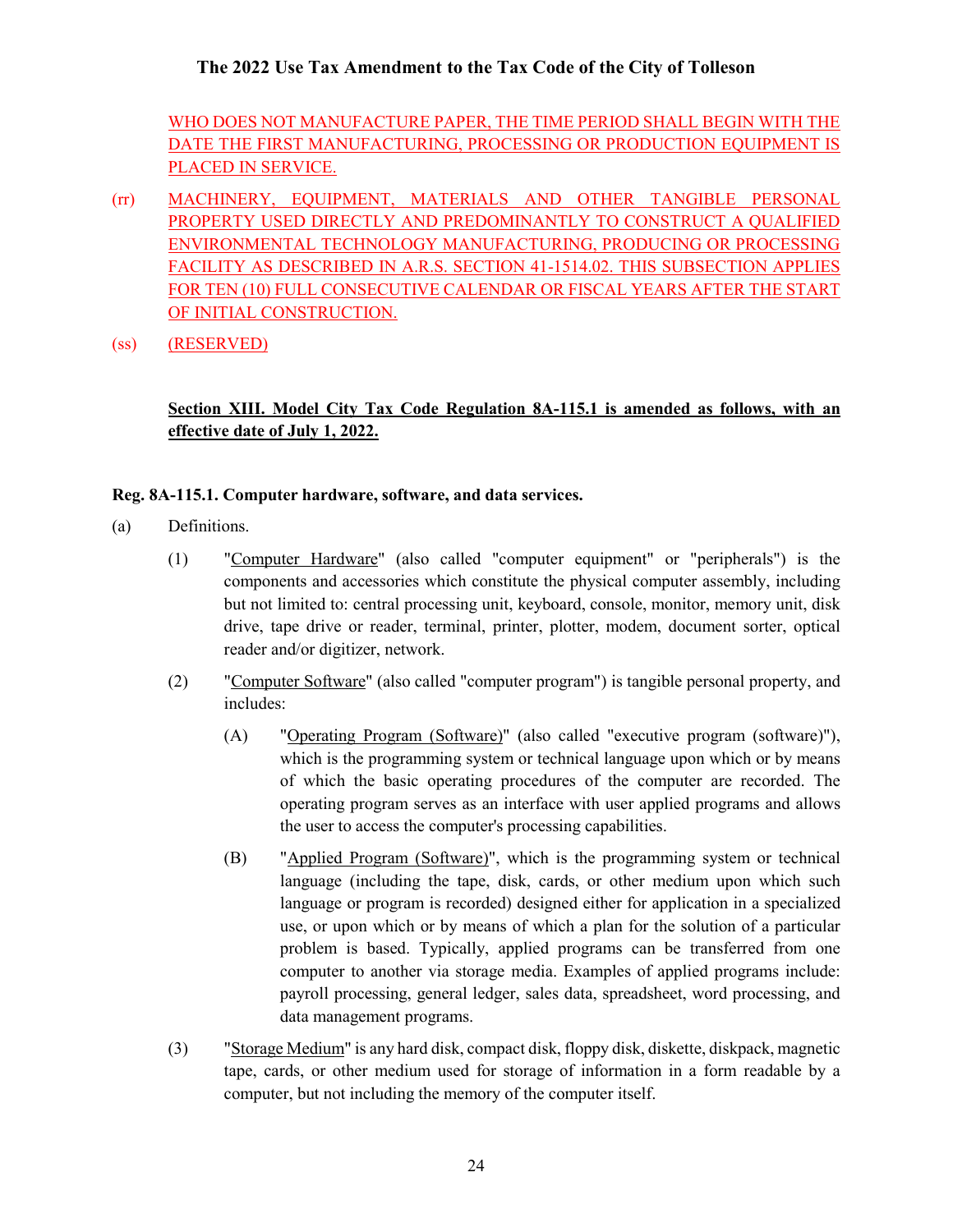- (4) A "Terminal Arrangement" (also called "'on-line' arrangement") is any agreement allowing access to a remote central processing unit through telecommunications via hardware.
- (5) A "Computer Services Agreement" (also called "data services agreement") is an agreement allowing access to a computer through a third-party operator.
- (b) For the purposes of this Chapter, transfer of title and possession of the following are deemed sales of tangible personal property and any other transfer of title, possession, or right to use for a consideration of the following is deemed rental, leasing, or licensing of tangible personal property:
	- (1) Computer hardware or storage media. Rental, leasing, or licensing for use of computer hardware or storage media includes the lessee's use of such hardware or storage media on the lessor's premises.
	- (2) Computer software which is not custom computer programming. Such prewritten ("canned") programs may be transferred to a customer in the form of punched cards, magnetic tape, or other storage medium, or by listing the program instructions on coding sheets. Transfer is deemed to have occurred whether title to the storage medium upon which the program is recorded, coded, or punched passes to the customer or the program is recorded, coded, or punched on storage medium furnished by the customer. Gross income from the transfer of such prewritten programs includes:
		- (A) the entire amount charged to the customer for the sale, rental, lease, or license for use of the storage medium or coding sheets on which or into which the prewritten program has been recorded, coded, or punched.
		- (B) the entire amount charged for the temporary transfer or possession of a prewritten program to be directly used or to be recorded, coded, or punched by the customer on the customer's premises.
		- (C) license fees, royalty fees, or program design fees; any fee present or future, whether for a period of minimum use or of use for extended periods, relating to the use of a prewritten program.
		- (D) the entire amount charged for transfer of a prewritten ("canned") program by remote telecommunications from the transferor's place of business to or through the customer's computer.
		- (E) any charge for the purchase of a maintenance contract which entitles the customer to receive storage media on which prewritten program improvements or error corrections have been recorded or to receive telephone or on-site consultation services, provided that:
			- (i) if such maintenance contract is not optional with the customer, then the charges for the maintenance contract, including the consultation services, are deemed gross income from the transfer of the prewritten program.
			- (ii) if such maintenance contract is optional with the customer but the customer does not have the option to purchase the consultation services separately from the storage media containing the improvements or error corrections, then the charges for the maintenance contract, including the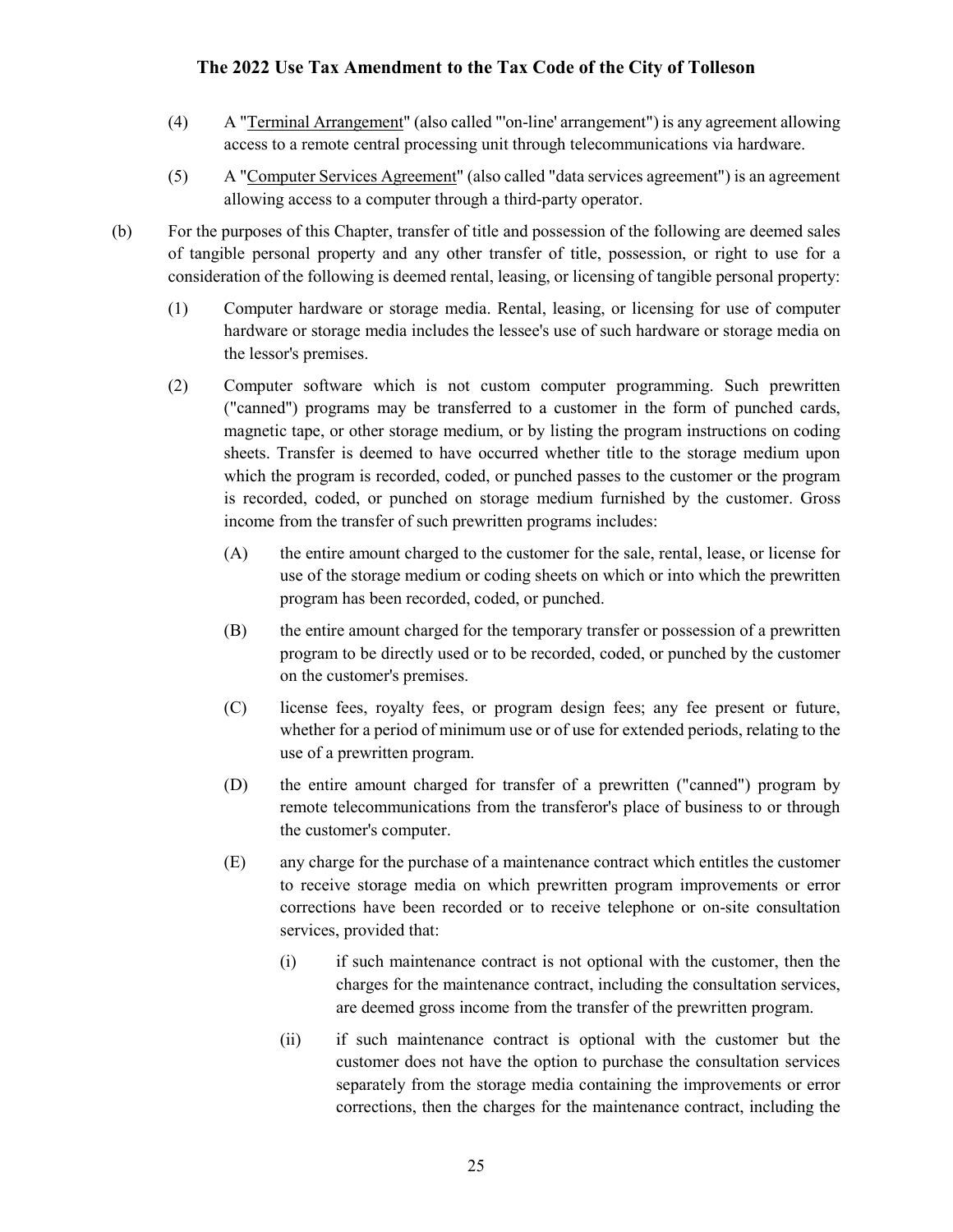consultation services, are deemed gross income from the transfer of the prewritten program.

- (iii) if such maintenance contract is optional with the customer and the customer may purchase the consultation services separately from the storage media containing the improvements or error corrections, then only the charges for such improvements or error corrections are deemed gross income from the transfer of a prewritten program and charges for consultation are deemed to be charges for professional services.
- (c) Producing the following by means of computer hardware is deemed to be the activity of job printing for the purposes of this Chapter:
	- (1) statistical reports, graphs, diagrams, microfilm, microfiche, photorecordings, or any other information produced or compiled by a computer; except as provided in subsection (e) below.
	- (2) additional copies of records, reports, manuals, tabulations, etc. "Additional Copies" are any copies in excess to those produced simultaneously with the production of the original and on the same printer, whether such copies are prepared by running the same program, by using multiple printers, by looping the program, by using different programs to produce the same output, or by other means.
- (d) Charges for the use of communications channel in conjunction with a terminal arrangement or data services agreement are deemed gross income from the activity of providing telecommunication services.
- (e) The following transactions are deemed direct customer services, provided that charges for such services are separately stated and maintained as provided by Regulation 8A-100.2(e):
	- (1) "Custom (Computer) Programming", which is any computer software which is written or prepared for a single customer, including those services represented by separately stated charges for the modification of existing prewritten programs.
		- (A) Custom computer programming is deemed a professional service regardless of the form in which the programming is transferred.
		- (B) Custom programming includes such programming performed in connection with the sale, rental, lease, or license for use of computer hardware, provided that the charges for such are separately stated from the charges for the hardware.
		- (C) Custom computer programming includes a program prepared to the special order of a customer who will use the program to produce copies of the program for sale, rental, lease, or license. The subsequent sale, rental, lease, or license of such a program is deemed the sale, rental, lease, or license of a prewritten program.
	- (2) Training services related to computer hardware or software, provided further that:
		- (A) the provider of such training services is deemed the ultimate consumer of all tangible personal property used in training others or provided to such trainees without separately itemized charge for the materials provided.